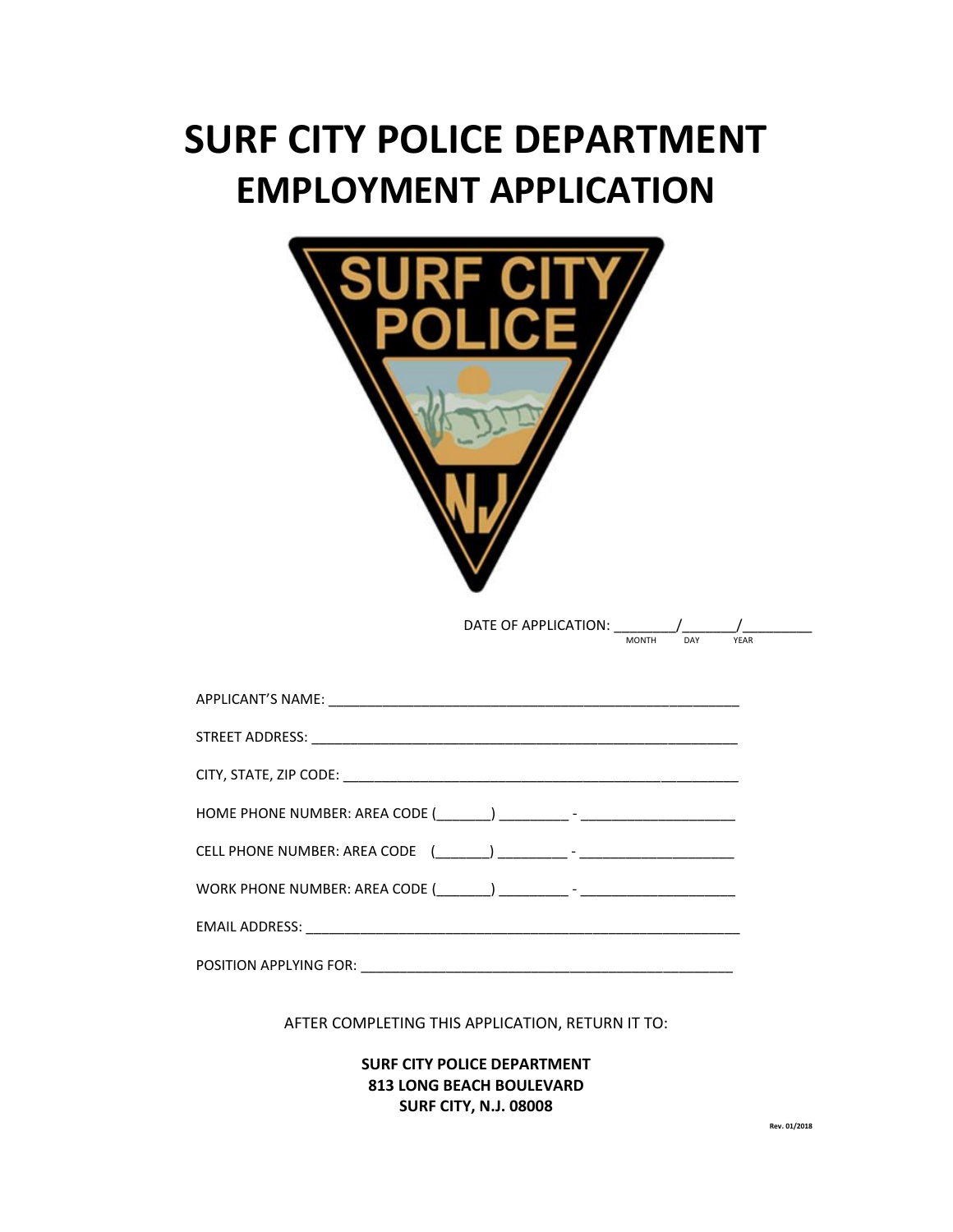# **APPLICATION FOR EMPLOYMENT** SURF CITY POLICE DEPARTMENT OCEAN COUNTY, NEW JERSEY 08008

#### **READ THESE INSTRUCTIONS CAREFULLY PRIOR TO FILLING OUT APPLICATION**

**INSTRUCTIONS:** Read through this entire application before completing the required information fields. Answer every question and leave no spaces blank. If a question or field does not apply to you, write DNA in the space provided for the answer. A candidate will be rejected from the selection process if they have intentionally made a false statement and/or practiced or attempted to practice any deception or fraud in this application, in any examination, in any interview, or in securing eligibility for appointment. Any misstatement of fact is reason for disqualification for employment or may be punished by law as per N.J.S. 2C:28-2, 2C:28-3 and 2C:28-7. The application must be prepared by the applicant. All entries, except signatures, must be printed legibly in black ink or typed. If there is insufficient space available for answering any question, use the continuation pages provided. In the event more continuation pages are needed, you may make copies of a blank continuation page and submit as needed. Precede each answer on continuation pages with the corresponding section title and number of the question being answered.

**UPON COMPLETION, THIS APPLICATION MUST BE** *NOTARIZED.*

**NOTE:** THIS APPLICATION WILL BECOME A PERMANENT PART OF YOUR FILE WITH THE SURF CITY POLICE DEPARTMENT. BEFORE CONSIDERING ANY INDIVIDUAL FOR EMPLOYMENT WITH THE SURF CITY POLICE DEPARTMENT, CERTAIN INFORMATION IS REQUIRED. FAILURE TO NEATLY AND THOROUGHLY COMPLETE THE INFORMATION REQUESTED IN THIS APPLICATION WILL RFLECT NEGATIVELY UPON YOU DURING THE SELECTION PROCESS.

IF YOU HAVE ANY QUESTIONS CONCERNING THE COMPLETION OF THIS APPLICATION OR ITS UTILIZATION IN THE EMPLOYMENT PROCESS PLEASE CONTACT THE SURF CITY POLICE DEPARTMENT BETWEEN THE HOURS OF 9 AM AND 3 PM, MONDAY THROUGH FRIDAY.

**SURF CITY IS AN EQUAL OPPORTUNITY EMPLOYER. WE CONSIDER APPLICATIONS FOR ALL POSITIONS WITHOUT REGARD TO RACE, COLOR, RELIGION, SEX, NATIONAL ORIGIN, MARITIAL OR VETERAN STATUS, THE PRESENCE OF A NON-JOB RELATED MEDICAL CONDITION OR HANDICAP, OR ANY OTHER LEGALLY PROTECTED STATUS.**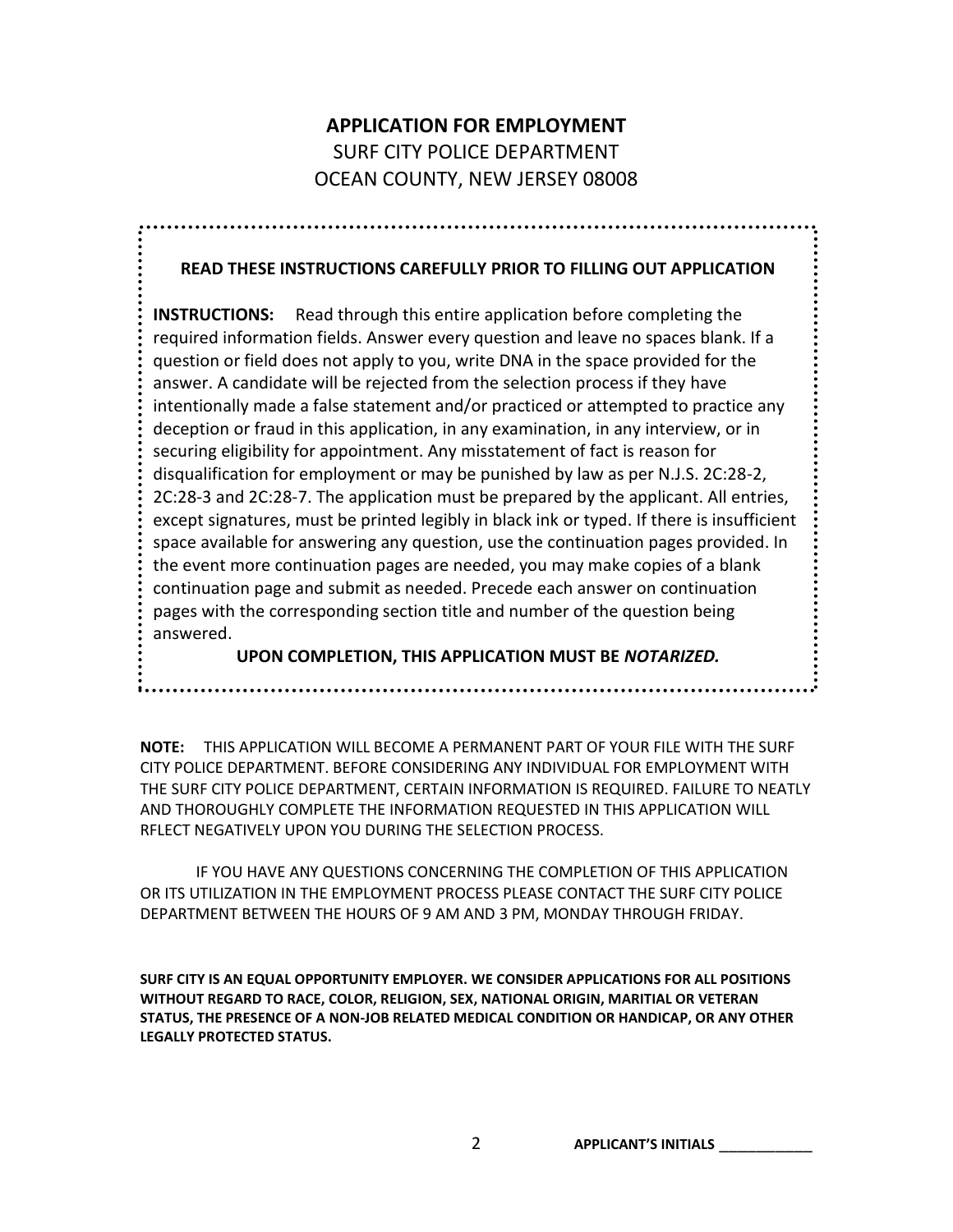### **NOTICE TO APPLICANTS**

THE INFORMATION PROVIDED IN THIS APPLICATION IS SUBJECT TO VERIFICATION THROUGH INTERVIEWS WITH PERSONS NAMED IN ANSWERS, AS WELL AS THROUGH CHECKS OF PUBLIC AND OTHER RECORDS.

IN ORDER TO FACILITATE A COMPLETE AND THOROUGH BACKGROUND INVESTIGATION, YOU ARE REQUIRED TO SUBMIT COPIES OF THE FOLLOWING DOCUMENTS WITH YOUR COMPLETED APPLICATION.

[ ] **BIRTH CERTIFICATE**

[ ] **SOCIAL SECURITY CARD**

[ ] **DRIVERS LICENSE**

[ ] **HIGH SCHOOL DIPLOMA OR GED CERTIFICATE**

[ ] **HIGH SCHOOL TRANSCRIPT (***OR HAVE MAILED DIRECTLY TO POLICE DEPT.)*

[ ] **COLLEGE DIPLOMA (IF APPLICABLE)**

[ ] **COLLEGE TRANSCRIPT (***OR HAVE MAILED DIRECTLY TO POLICE DEPT.)*

FAILURE TO SUBMIT ALL REQUIRED DOCUMENTS LISTED ABOVE OR A COMPLETED APPLICATION WILL RESULT IN A DELAY IN CONDUCTING OUR INVESTIGATION, WHICH WILL IN TURN DELAY YOUR POTENTIAL APPOINTMENT.

**NOTICE:** Pursuant to the Privacy Act of 1974 (P.L. 93-579), I realize the disclosure of my Social Security Number is voluntary. I also realize my Social Security Number will be used for the purpose of facilitating the background investigation authorized by submission of this application to the Surf City Police Department. An applicant who has not supplied a Social Security Number may inhibit his/her advancement in the selection process. Any information released as a result of this application, including the furnishing of my Social Security Number, shall be used only for the express purpose of processing the applicant's background investigation without delay.

**APPLICANT NOTICE:** It is your responsibility to make sure all information is current and accurate. You are required to promptly report any significant changes in your personal background information or involvement in any incident which might result in criminal or civil charges being brought against you, while you are an applicant in the Surf City Police selection process. This includes, but is not limited to: changes in your address, employment or marital status; motor vehicle accidents or summonses; charges or convictions for any offense/crime; civil matters (bankruptcies, liens/judgments, etc); or involvement in any incident which could lead to criminal or civil charges. Failure to advise the Chief of Police of any changes on the application could adversely affect your status in the selection process. Contact to update information/changes:

> Chief John N. Casella Jr. Surf City Police Department 813 Long Beach Blvd. Surf City, N.J. 08008 (609) 494 - 8121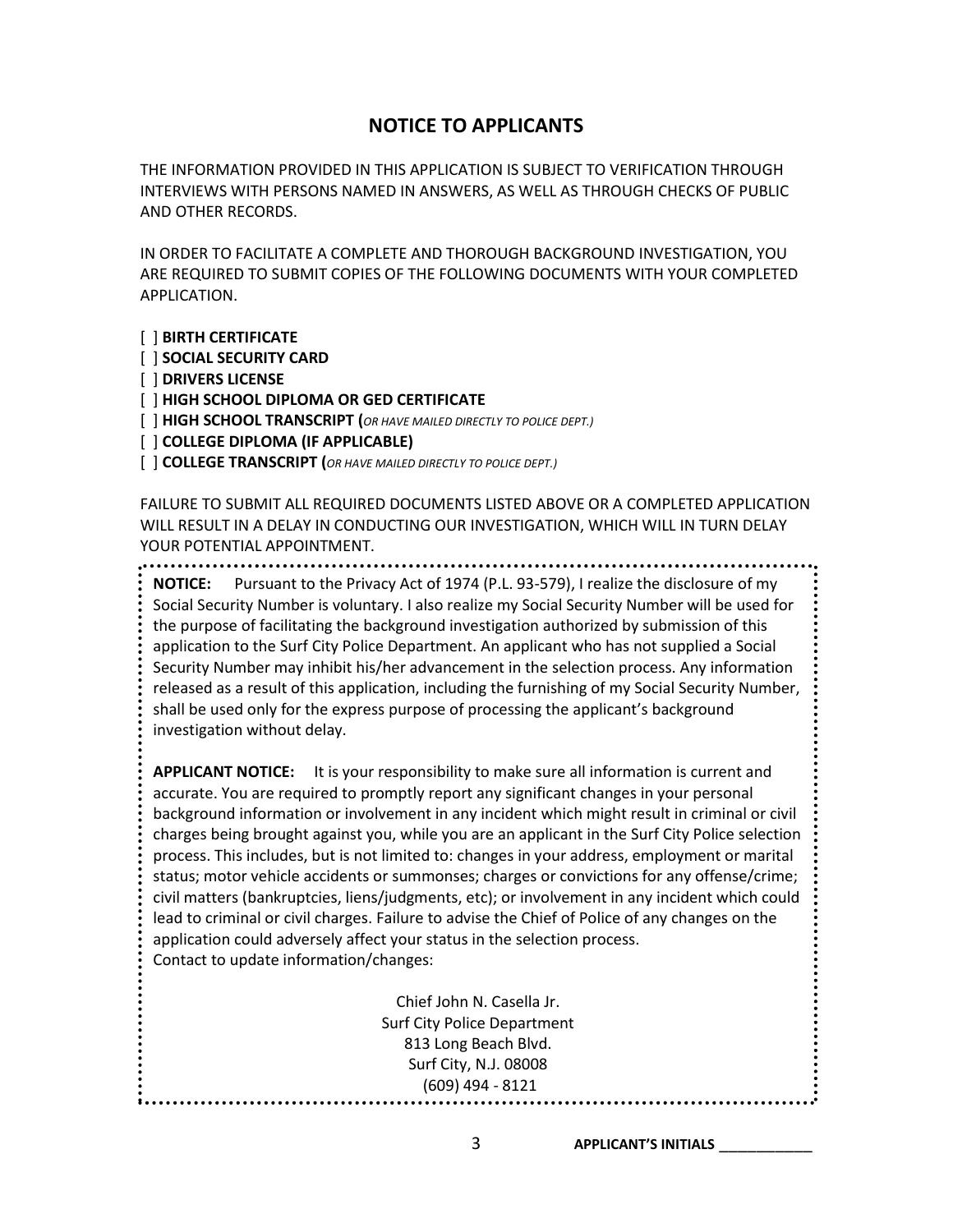# **POLICE OFFICER ESSENTIAL FUNCTIONS**

- Walk, sometimes for long periods of time, in extreme weather conditions, in physically hazardous locations
- Run, sometimes sprinting at a high rate of speed for a short distance, in extreme weather conditions, in physically hazardous locations
- Ascend or descend stairs
- Climb over, pull up over, and jump over obstacles
- Jump down from elevated surfaces or areas
- Climb or crawl through openings
- Crawl under obstructions or in confined areas
- Balance on uneven or narrow surfaces
- Use body force to gain entrance to break through barriers
- Push objects, vehicles, or persons
- Pull objects or persons
- Lift and carry objects or persons
- Drag objects or persons
- Sit or stand for extended periods of time
- Employ defensive tactics using balance, leverage, concentration of power, and opponent's power
- Swim
- Operate a motor vehicle, during the day or at night, in emergency situations, at high rates of speed, on the open road or in congested traffic, in unsafe conditions caused by factors such as fog, smoke, rain, ice or snow
- Detain individuals
- Stop suspicious vehicles and individuals
- Pursue fleeing suspects, in vehicle or on foot
- Disarm persons
- Restrain or subdue resisting suspects
- Effectuate a full physical arrest, forcibly if necessary, using handcuffs and other restraints
- Conduct visual and audio surveillance
- Perform law enforcement patrol functions, on foot or in a vehicle
- Issue summonses
- Direct traffic, sometimes for long periods of time, using hand signals, flares, flashlights, barricades, etc
- Observe, record, recall and report incidents and information
- Operate radar equipment
- Administer field sobriety tests
- Operate a fire extinguisher
- Fingerprint, photograph, and videotape individuals, objects, and scenes
- Transport citizens, prisoners, and committed mental patients using handcuffs and other restraints, when appropriate
- Work, rotating shifts and adapt to irregular working conditions
- Work holidays, weekends, and take no vacations during the summer
- Maintain mental alertness and readiness to act, even during periods of calm and inactivity
- Identify, collect, label and preserve evidence
- Secure the scene of a crime, emergency, or disaster
- Stand guard at the scene of a crime, emergency, or disaster to prevent damage, loss, or injury
- Control crowds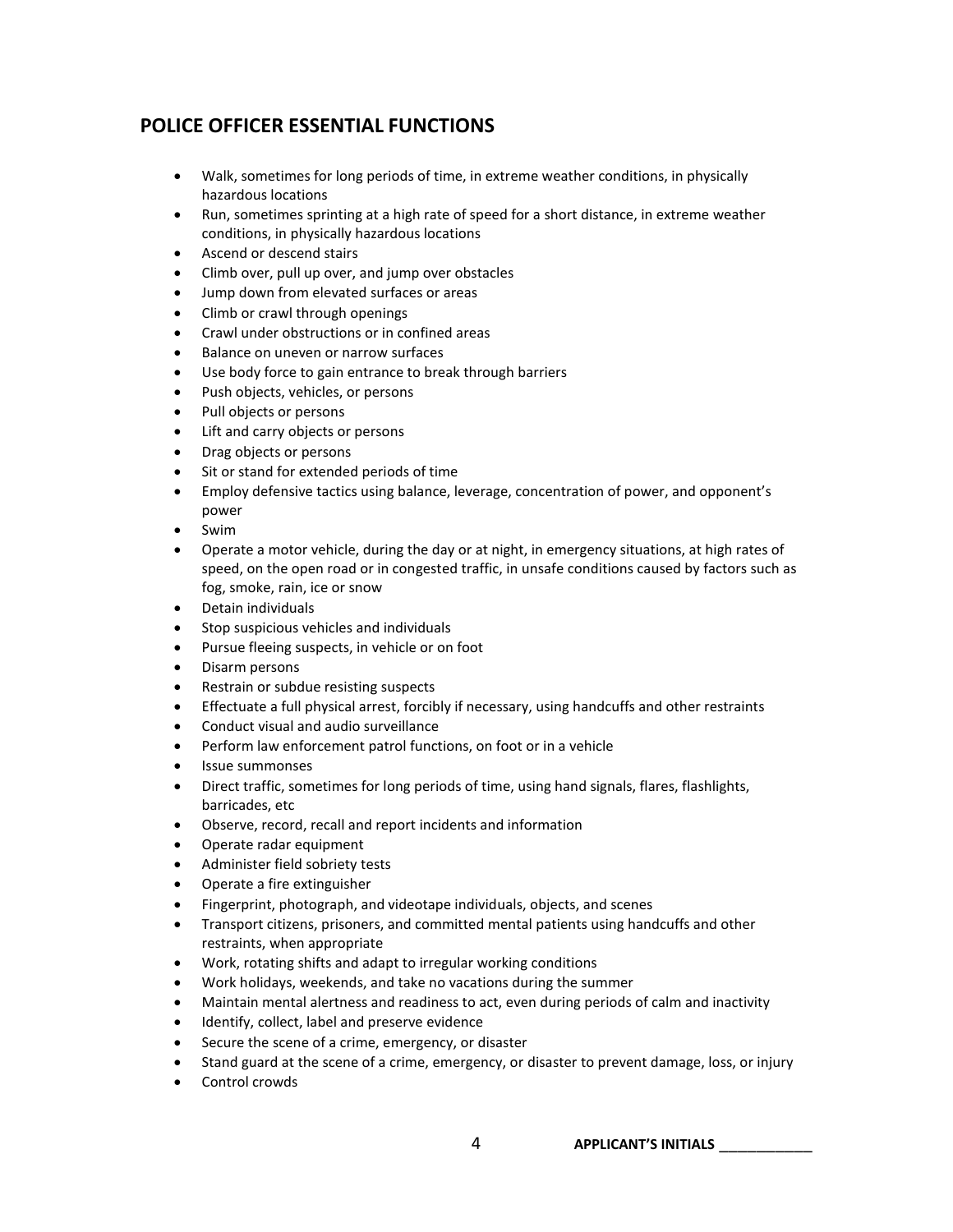- Secure and evacuate persons from particular areas, using either verbal commands or the appropriate degree of physical force
- Administer emergency first aid
- Administer cardio-pulmonary resuscitation and utilize a semi-automatic external defibrillator
- Physically check buildings, including doors and windows, to ensure they are secure
- Remedy hazardous conditions by direct action or notification of appropriate authority or agency
- Perform searches of people, vehicles, buildings, and large outdoor areas, which may involve seeing, feeling, and detecting objects, and walking for long periods of time
- Search for missing, wanted, or lost persons or evidence
- Load, unload, aim, and fire a handgun and shotgun in day and night conditions from a variety of body positions at the proficiency level required by qualification standards
- Process arrested persons, which included examining documents, communicating verbally, and eliciting and recording information
- Understand and follow orders, policies, and procedures
- Accept direction and function cooperatively as a member of a unit
- Communicate effectively, both verbally and in writing, detailing incidents and activities of those involved
- Prepare written investigative and other reports, including sketches, using appropriate grammar, symbols, and mathematical computations
- Read and comprehend legal and non-legal documents, including the preparation and processing of documents such as summonses, affidavits, and warrants
- Communicate effectively and coherently over telephone, walkie-talkie or radio, initiating or responding to verbal communications
- Communicate effectively in court or other formal settings
- Integrate individual activities and goals with the efforts of other members of the law enforcement community for the promotion of common goals and objectives
- Mediate disputes and confrontations with hostile and potentially violent individuals
- Gather information by observation of behavior, visual inspection and oral communication; determine what information is significant; assess a situation based on that information; and exercise independent judgment to make decisions concerning choice of action and equipment
- Perform a variety of tasks involving different and sometimes contrasting skills in rapid succession during a short period of time
- Exercise independent judgment in determining when there is reasonable suspicion to detain, when probable cause exists to search and/or arrest, and when force may be used and to what degree
- Endure verbal, mental, and physical abuse, including threats, taunts, and insults to self, family, and fellow officers
- Withstand exposure to and deal appropriately with stress involved in dealing with hostile views, opinions, and behavior in antagonistic settings; with crime victims, accident victims, disaster victims, and their families; with incidents of suicide and domestic violence
- Answer telephones, receive complaints, inquiries, and requests for police assistance
- Serve as a police dispatcher as assigned, to provide breaks, public assistance

A. Are you physically able to perform the above-listed essential functions of the position applied for? See pages 4 and 5 listing the essential functions: [ ] YES [ ] NO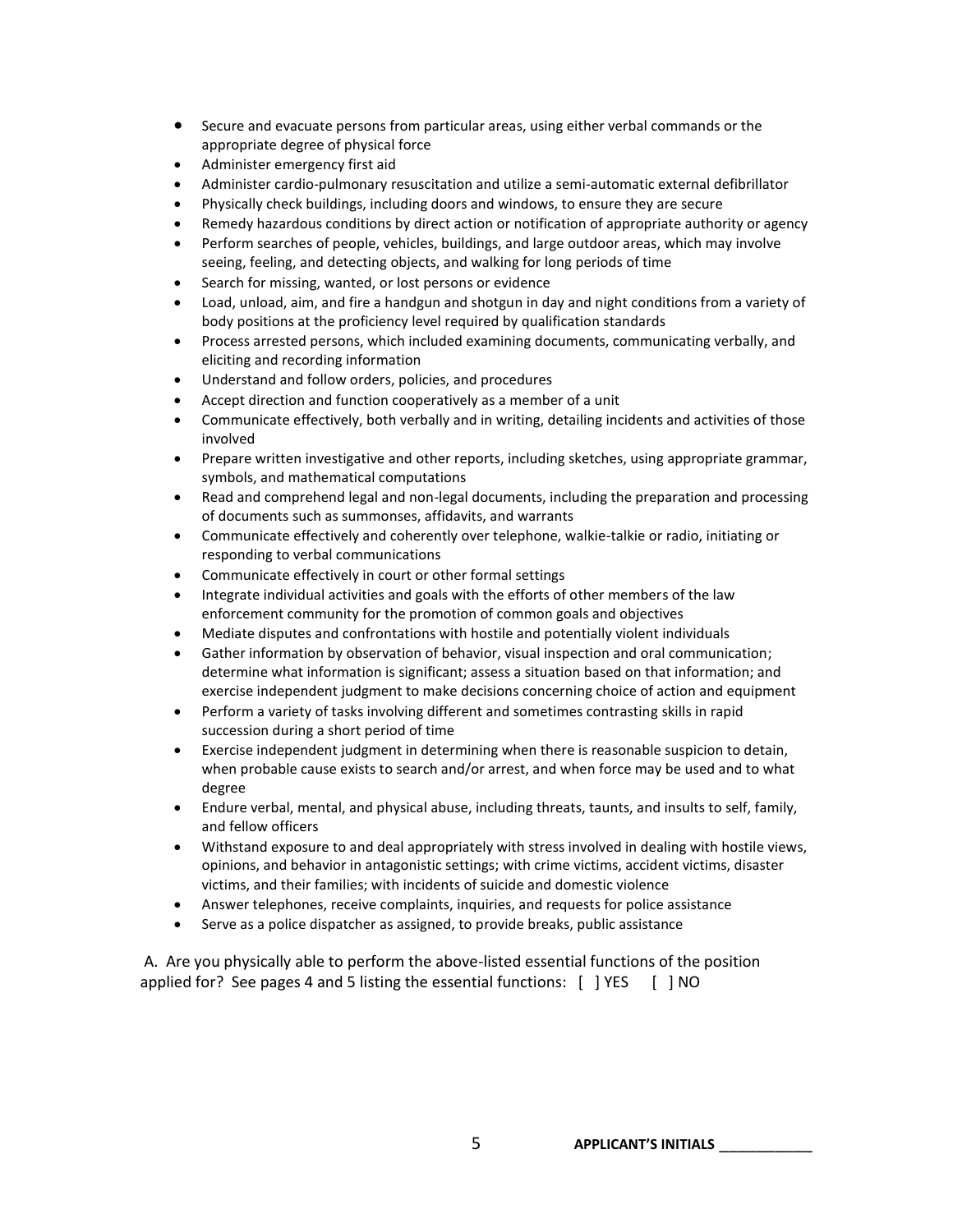

# **I. PERSONAL DATA**

**A.** Full Name:

|    | Suffix<br>Middle<br><b>First Name</b><br>Last Name                                                                                                            |  |  |  |
|----|---------------------------------------------------------------------------------------------------------------------------------------------------------------|--|--|--|
|    | B. List/explain any other names you have used, or have been known by, including nicknames:                                                                    |  |  |  |
|    | <b>C.</b> Are you a resident of New Jersey? [ ] Yes [ ] No                                                                                                    |  |  |  |
|    | <b>D.</b> Address where you currently reside: <b>Example 2014</b>                                                                                             |  |  |  |
|    | City<br>State<br>Country                                                                                                                                      |  |  |  |
|    | <b>F.</b> Birth Date: $\frac{M_{\text{both}}}{M_{\text{both}} - D_{\text{ay}} - Y_{\text{ear}}}$ Age: $\frac{M_{\text{out}}}{M_{\text{out}} - D_{\text{ay}}}$ |  |  |  |
|    | G. Height: ___________ Weight: _____________ Eye Color: ___________ Hair Color: __________                                                                    |  |  |  |
|    | H. Social Security Number: 1980 - 1991 - 1992 - 1994 - 1994 - 1994 - 1994 - 1994 - 1994 - 1994 - 1994 - 1994 -                                                |  |  |  |
|    |                                                                                                                                                               |  |  |  |
|    |                                                                                                                                                               |  |  |  |
|    | J. Do you wear corrective lenses? [ ] Yes [ ] No If yes, (circle): Contacts Glasses                                                                           |  |  |  |
|    | K. Dominant Hand (circle): Left Right Both                                                                                                                    |  |  |  |
| L. |                                                                                                                                                               |  |  |  |
|    | M. Have you ever applied for employment with Surf City before? [ ] Yes [ ] No<br>If yes, when and what position?                                              |  |  |  |
|    | N. Are any of your family members current or former employees of the Borough of Surf City?<br>[ ] Yes [ ] No If yes, give name and relationship.              |  |  |  |

6 **APPLICANT'S INITIALS** \_\_\_\_\_\_\_\_\_\_

\_\_\_\_\_\_\_\_\_\_\_\_\_\_\_\_\_\_\_\_\_\_\_\_\_\_\_\_\_\_\_\_\_\_\_\_\_\_\_\_\_\_\_\_\_\_\_\_\_\_\_\_\_\_\_\_\_\_\_\_\_\_\_\_\_\_\_\_\_\_\_\_\_\_\_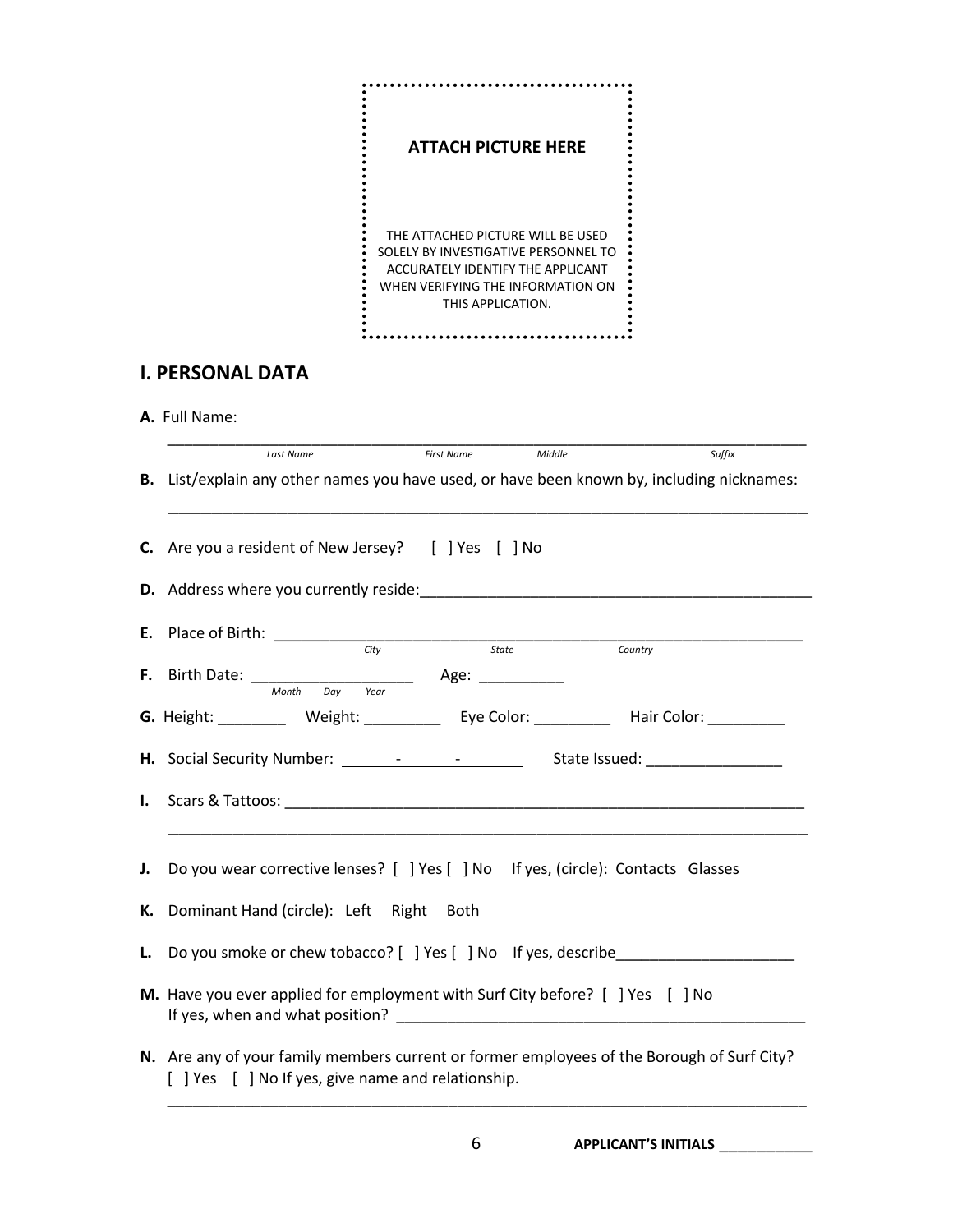#### **II. ADDITIONAL PERSONAL DATA**

**A.** Marital Status: [ ] Single [ ] Married [ ] Divorced [ ] Separated [ ] Widowed

**B.** If separated or divorced, list the name, present address and phone number of that person: \_\_\_\_\_\_\_\_\_\_\_\_\_\_\_\_\_\_\_\_\_\_\_\_\_\_\_\_\_\_\_\_\_\_\_\_\_\_\_\_\_\_\_\_\_\_\_\_\_\_\_\_\_\_\_\_\_\_\_\_\_\_\_\_\_\_\_\_\_\_\_\_\_\_\_\_\_\_

|                           | C. If separated or divorced, state reason: |                                                                                                       |                                                                                                                                                                             |                                                                                                |
|---------------------------|--------------------------------------------|-------------------------------------------------------------------------------------------------------|-----------------------------------------------------------------------------------------------------------------------------------------------------------------------------|------------------------------------------------------------------------------------------------|
| Position<br><b>Shares</b> | Name of<br>Entity                          | D. Note corporation memberships or other business interests:<br>Address<br>of Entity                  | Objectives of<br>Entity                                                                                                                                                     | <b>Other Shareholders</b><br>and/or Officers                                                   |
| Company                   |                                            | E. List below all stockholdings valued at more than \$100.00:<br>Number of Shares                     |                                                                                                                                                                             |                                                                                                |
|                           |                                            |                                                                                                       | F. Are all tax payments required to be made by you current? [ ] Yes [ ] No<br>current? [ ] Yes [ ] No If no, please explain:                                                | G. Are payments on all student loans, charge accounts or other monthly installment obligations |
|                           |                                            |                                                                                                       | H. List outstanding judgments or liens, giving date, name of judgment, creditor or liens,<br>amount, docket number or book page of record name of court or place of record. |                                                                                                |
|                           |                                            | Have you ever petitioned for bankruptcy? $\begin{bmatrix} 1 & \text{Voc} \\ \text{Voc} \end{bmatrix}$ |                                                                                                                                                                             |                                                                                                |

**I.** Have you ever petitioned for bankruptcy? [ ] Yes [ ] No If yes, please give details: \_\_\_\_\_\_\_\_\_\_\_\_\_\_\_\_\_\_\_\_\_\_\_\_\_\_\_\_\_\_\_\_\_\_\_\_\_\_\_\_\_\_\_\_\_\_\_\_\_\_\_\_\_\_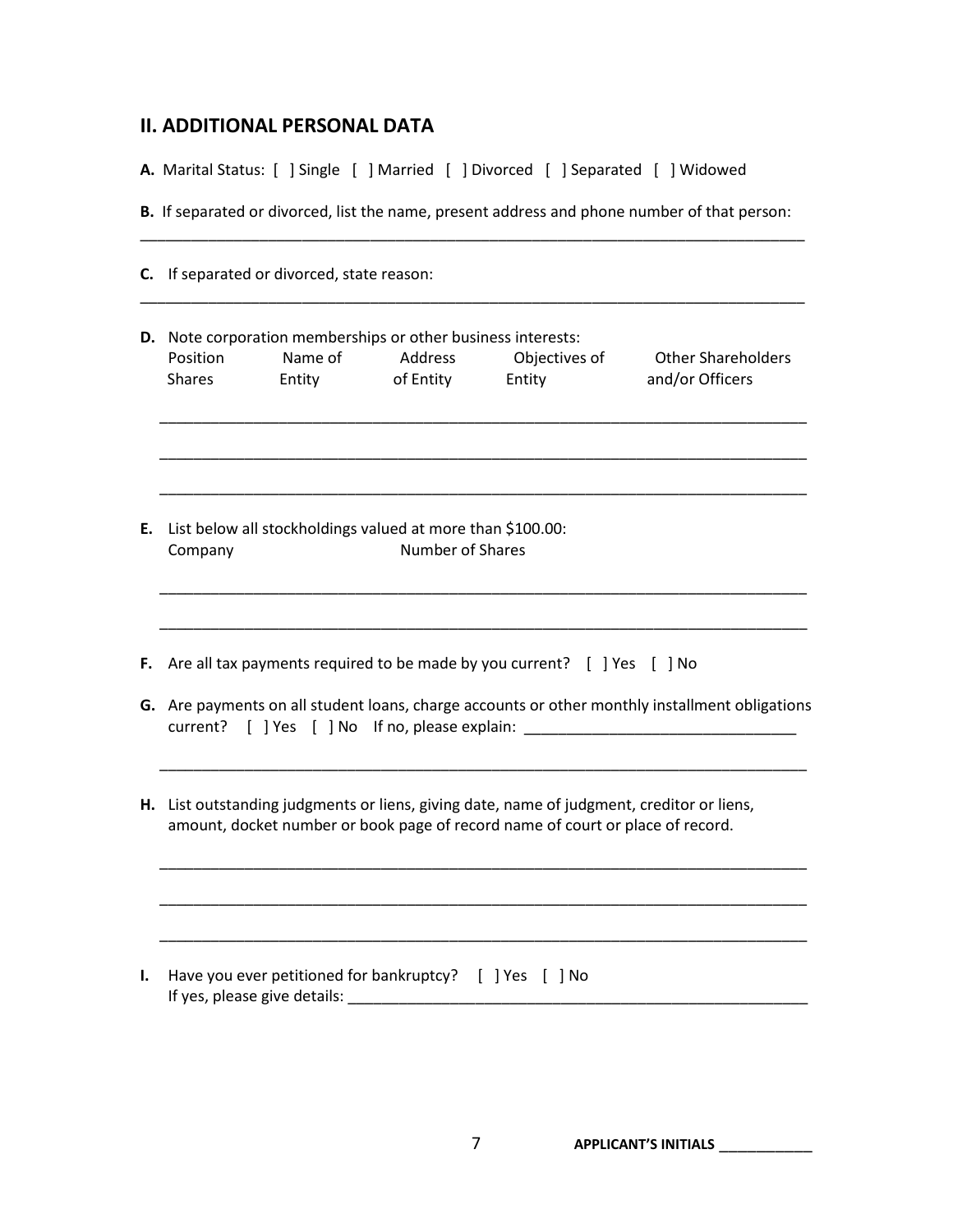**J.** List languages you speak other than English and indicate your knowledge (good, fair, poor). LANGUAGE READING, SPEAKING, KNOWLEDGE, UNDERSTANDING, WRITING

\_\_\_\_\_\_\_\_\_\_\_\_\_\_\_\_\_\_\_\_\_\_\_\_\_\_\_\_\_\_\_\_\_\_\_\_\_\_\_\_\_\_\_\_\_\_\_\_\_\_\_\_\_\_\_\_\_\_\_\_\_\_\_\_\_\_\_\_\_\_\_\_\_\_\_\_

| K. Explain your personal consumption of alcoholic beverages:                                                                                               |  |  |  |  |
|------------------------------------------------------------------------------------------------------------------------------------------------------------|--|--|--|--|
| [ ] Non-drinker [ ] Social Occasions [ ] Moderate [ ] Other, explain________________________________                                                       |  |  |  |  |
| L. Note your personal involvement with gambling: [ ] Non-gambler [ ] Occasional casino trip                                                                |  |  |  |  |
| M. Have you ever used any illegal drugs, or drugs other than those prescribed or provided by a<br>Physician, or purchased over the counter? [ ] Yes [ ] No |  |  |  |  |
| N. Have you ever possessed any pistol, firearm, firearms ID card or dealer's license in this or<br>any other state? [ ] Yes [ ] No                         |  |  |  |  |
| O. Has any agency refused you such a firearms permit or license? [ ] Yes [ ] No                                                                            |  |  |  |  |
| P. Have you ever applied to any other Law Enforcement Agency for employment?<br>[ ] Yes [ ] No If yes, list below.                                         |  |  |  |  |
| Date Applied:<br>Agency / Address:<br>Status:                                                                                                              |  |  |  |  |
| <b>Q.</b> Have you ever taken anything from your employer without permission? [ ] Yes [ ] No<br>If yes, explain below.                                     |  |  |  |  |
|                                                                                                                                                            |  |  |  |  |

proceeding questions which is or which may be relevant, directly or indirectly, in connection with an investigation of your eligibility and qualifications for the position applied for, including but not limited to knowledge or information concerning your character, temperance, habits, employment, education, subversive activities, family, associations, criminal records, traffic violations, residence or otherwise? [ ] Yes [ ] No If yes, explain.\_\_\_\_\_\_\_\_\_\_\_\_\_\_\_\_\_\_\_\_\_\_\_\_\_\_\_\_\_\_\_\_\_\_\_\_\_\_\_\_\_\_\_\_\_\_\_\_\_\_\_\_\_\_\_\_\_\_\_\_\_\_\_\_\_\_\_

\_\_\_\_\_\_\_\_\_\_\_\_\_\_\_\_\_\_\_\_\_\_\_\_\_\_\_\_\_\_\_\_\_\_\_\_\_\_\_\_\_\_\_\_\_\_\_\_\_\_\_\_\_\_\_\_\_\_\_\_\_\_\_\_\_\_\_\_\_\_\_\_\_\_\_\_\_\_ \_\_\_\_\_\_\_\_\_\_\_\_\_\_\_\_\_\_\_\_\_\_\_\_\_\_\_\_\_\_\_\_\_\_\_\_\_\_\_\_\_\_\_\_\_\_\_\_\_\_\_\_\_\_\_\_\_\_\_\_\_\_\_\_\_\_\_\_\_\_\_\_\_\_\_\_\_\_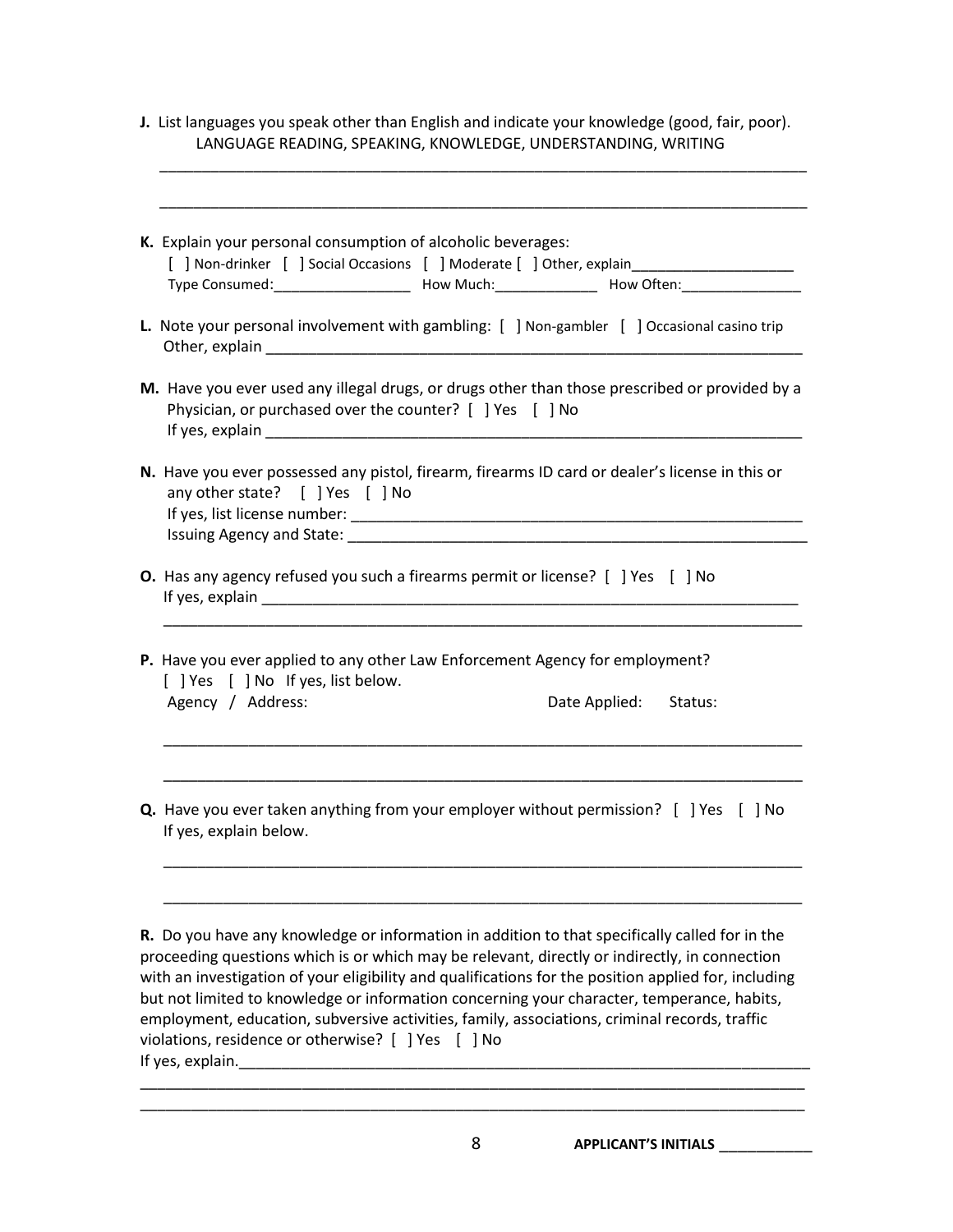#### **III. FAMILY INFORMATION**

All applicants must give complete information concerning their relatives. If you have been married more than once, give the requested information concerning each spouse. Furnish similar information, including date and place of action, for any members of your immediate family who have been divorced. Even though a relative is deceased, give all information requested and indicate last residence and year of death. Include stepbrothers and sisters, half brothers and sisters. If you or your spouse has stepparents, the requested information should be furnished concerning them as well as your real parents. If you are engaged to be married or contemplating marriage in the near future, complete information must be included under sections C, H, and J, regarding your future spouse and in-laws, and clearly show that such a relationship is a future one. Also list all members of your household, including those who are not related to you.

Give complete name, including middle initial and suffix: complete address with zip code.

| Name                                 |                |                                        |
|--------------------------------------|----------------|----------------------------------------|
| Address                              |                |                                        |
| Date of Birth                        | Place of birth |                                        |
| <b>B.</b> Mother                     |                | Occupation, name & address of employer |
| Name                                 |                |                                        |
| Address                              |                |                                        |
| Date of Birth                        | Place of birth |                                        |
| C. Spouse (if wife give maiden name) |                | Occupation, name & address of employer |
| Name                                 |                |                                        |
| Address                              |                |                                        |
| Date of Birth                        | Place of birth |                                        |
| D. Children                          |                | Occupation, name & address of employer |
| Name                                 |                |                                        |
| Address                              |                |                                        |
| Date of Birth                        | Place of birth |                                        |

**A.** *Father* (Occupation, name & address of employer)

9 **APPLICANT'S INITIALS** \_\_\_\_\_\_\_\_\_\_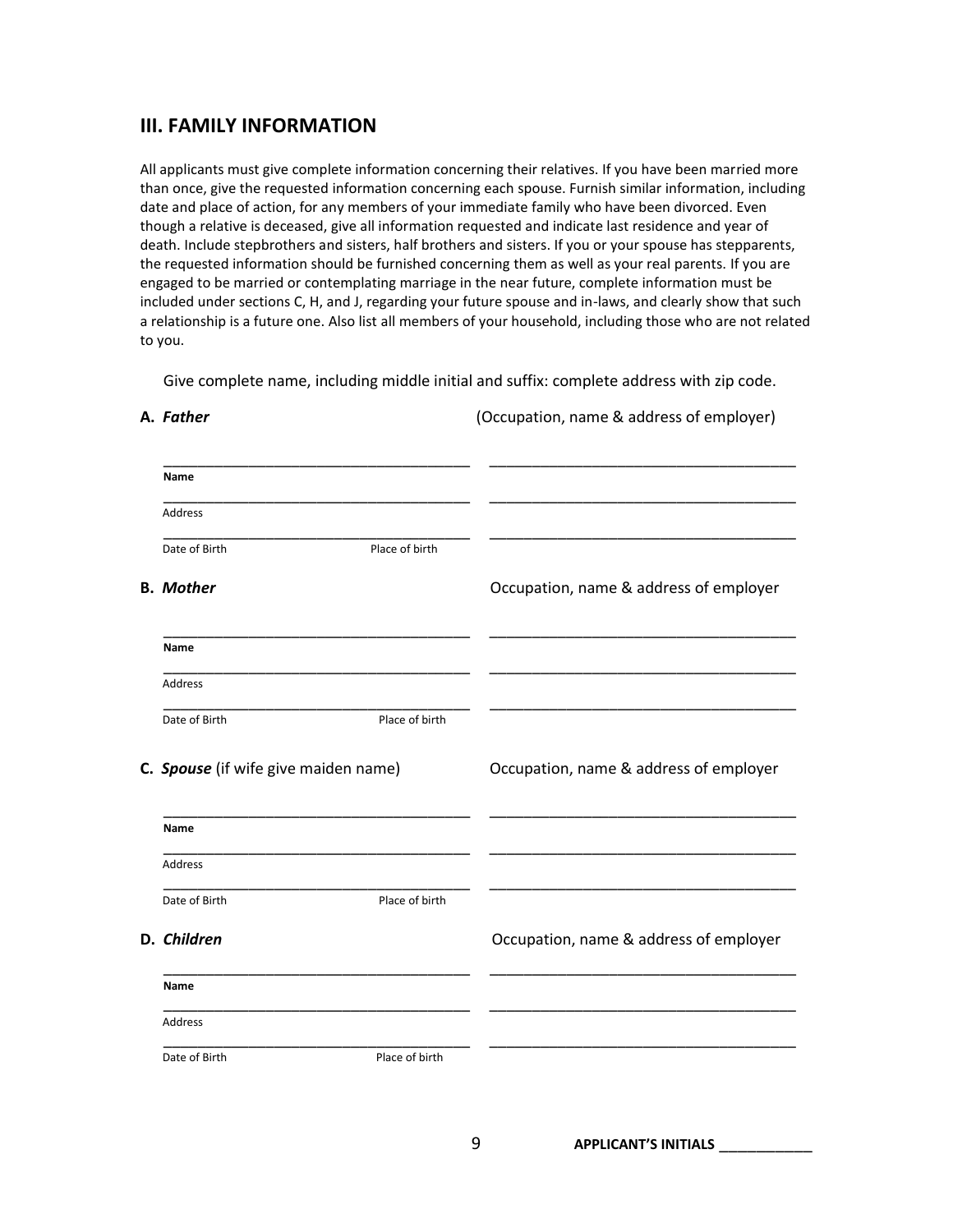| D. Children (Continued) |                | Occupation, name & address of employer |
|-------------------------|----------------|----------------------------------------|
| Name                    |                |                                        |
| Address                 |                |                                        |
| Date of Birth           | Place of birth |                                        |
| E. Brothers             |                | Occupation, name & address of employer |
| Name                    |                |                                        |
| Address                 |                |                                        |
| Date of Birth           | Place of birth |                                        |
| Name                    |                |                                        |
| Address                 |                |                                        |
| Date of Birth           | Place of birth |                                        |
| Name                    |                |                                        |
| Address                 |                |                                        |
| Date of Birth           | Place of birth |                                        |
| F. Sisters              |                | Occupation, name & address of employer |
| <b>Name</b>             |                |                                        |
| <b>Address</b>          |                |                                        |
| Date of Birth           | Place of birth |                                        |
| Name                    |                |                                        |
| Address                 |                |                                        |
| Date of Birth           | Place of birth |                                        |
| <b>Name</b>             |                |                                        |
| Address                 |                |                                        |
| Date of Birth           | Place of birth |                                        |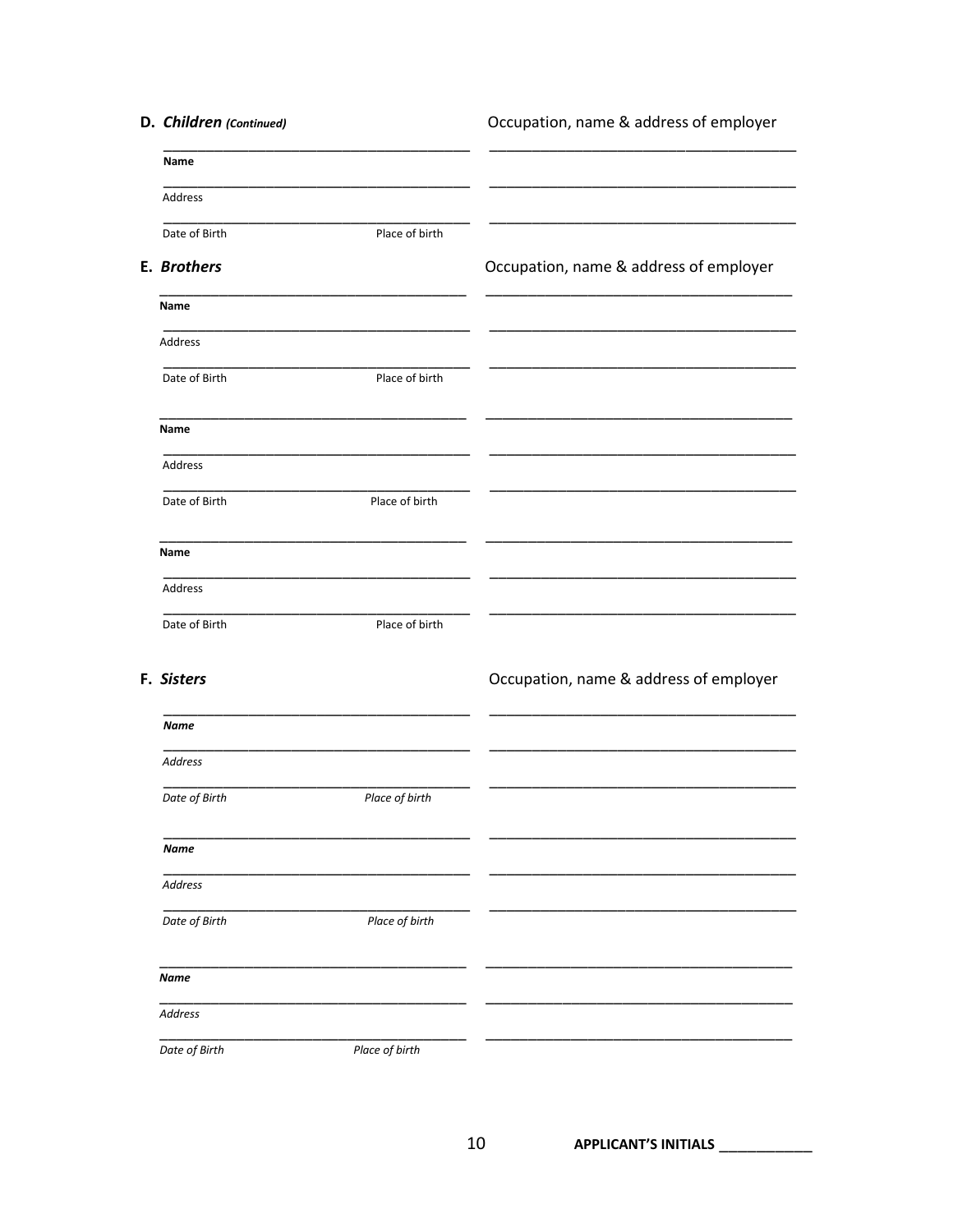G. Spouse Siblings (give maiden name)

Occupation, name & address of employer

| Name                              |                |                                        |
|-----------------------------------|----------------|----------------------------------------|
| Address                           |                |                                        |
| Date of Birth                     | Place of birth |                                        |
| Name                              |                |                                        |
| Address                           |                |                                        |
| Date of Birth                     | Place of birth |                                        |
| H. Father-in-law                  |                | Occupation, name & address of employer |
| <b>Name</b>                       |                |                                        |
| Address                           |                |                                        |
| Date of Birth                     | Place of birth |                                        |
| I. Mother-in-law                  |                | Occupation, name & address of employer |
| <b>Name</b>                       |                |                                        |
| Address                           |                |                                        |
| Date of Birth                     | Place of birth |                                        |
| J. Brothers and Sisters of Spouse |                | Occupation, name & address of employer |
| <b>Name</b>                       |                |                                        |
| Address                           |                |                                        |
| Date of Birth                     | Place of birth |                                        |
| Name                              |                |                                        |
| Address                           |                |                                        |
| Date of Birth                     | Place of birth |                                        |
|                                   |                | 11<br><b>APPLICANT'S INITIALS</b>      |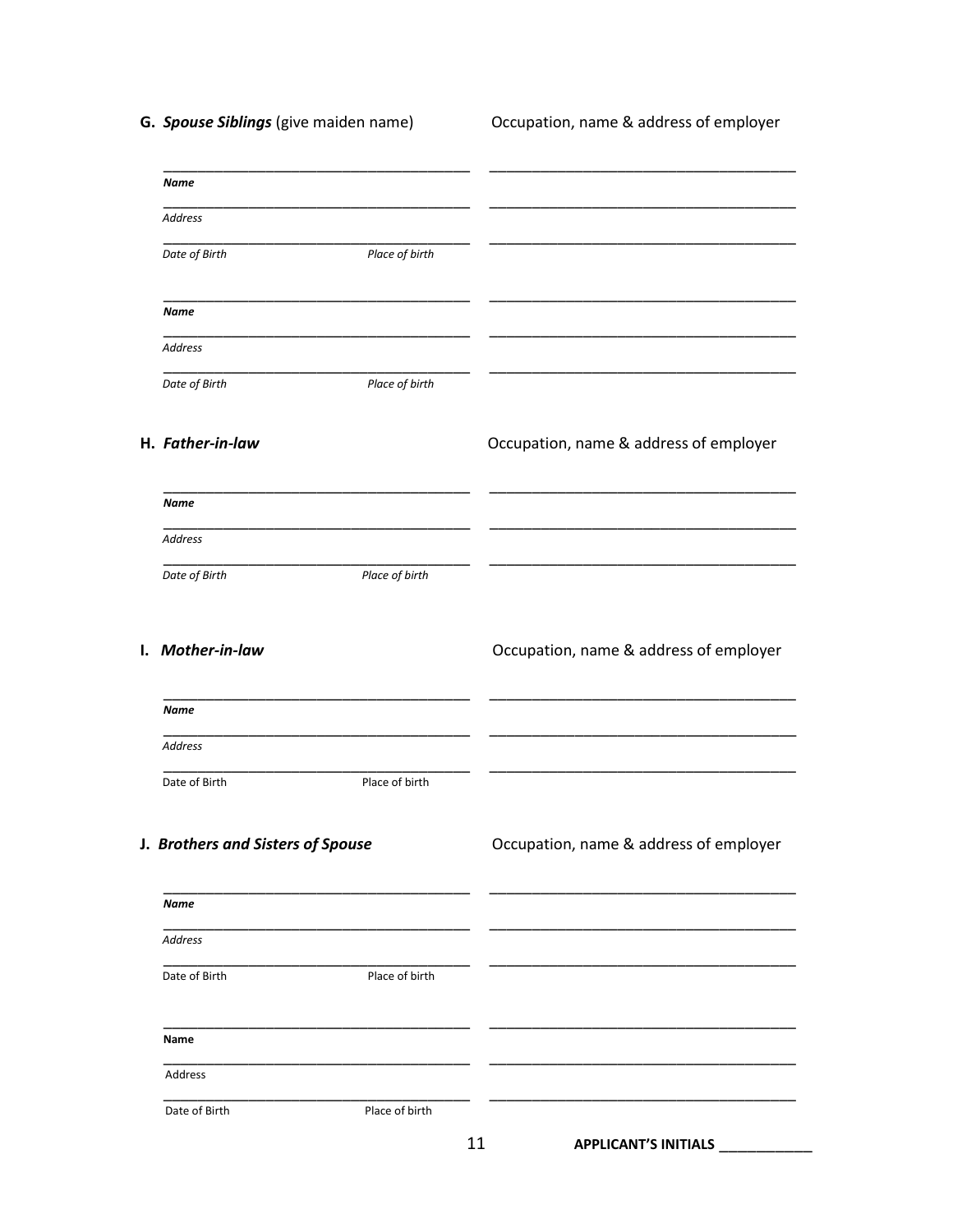**J. Brothers and Sisters of Spouse** (Continued) **Occupation, name & address of employer** 

| Name          |                |  |
|---------------|----------------|--|
| Address       |                |  |
| Date of Birth | Place of birth |  |

**K.** Other relative with whom you have resided for an extended period of time (Indicate relation)

| Name                   |                |  |
|------------------------|----------------|--|
| <b>Current Address</b> |                |  |
| Date of Birth          | Place of birth |  |
| Name                   |                |  |
| <b>Current Address</b> |                |  |
| Date of Birth          | Place of birth |  |

**L.** Other members of your household including those who are not related to you:

| Name                   |                |  |
|------------------------|----------------|--|
| <b>Current Address</b> |                |  |
| Date of Birth          | Place of birth |  |
| Name                   |                |  |
| <b>Current Address</b> |                |  |
| Date of Birth          | Place of birth |  |

**M.** List the name and agency of any relative currently or formerly employed in law enforcement:

| <b>Relatives Full Name</b> | Relationship               | Home Address | Home Phone |
|----------------------------|----------------------------|--------------|------------|
| Rank/Title                 | Agency Name & Full Address |              | Work Phone |
| <b>Relatives Full Name</b> | Relationship               | Home Address | Home Phone |
| Rank/Title                 | Agency Name & Full Address |              | Work Phone |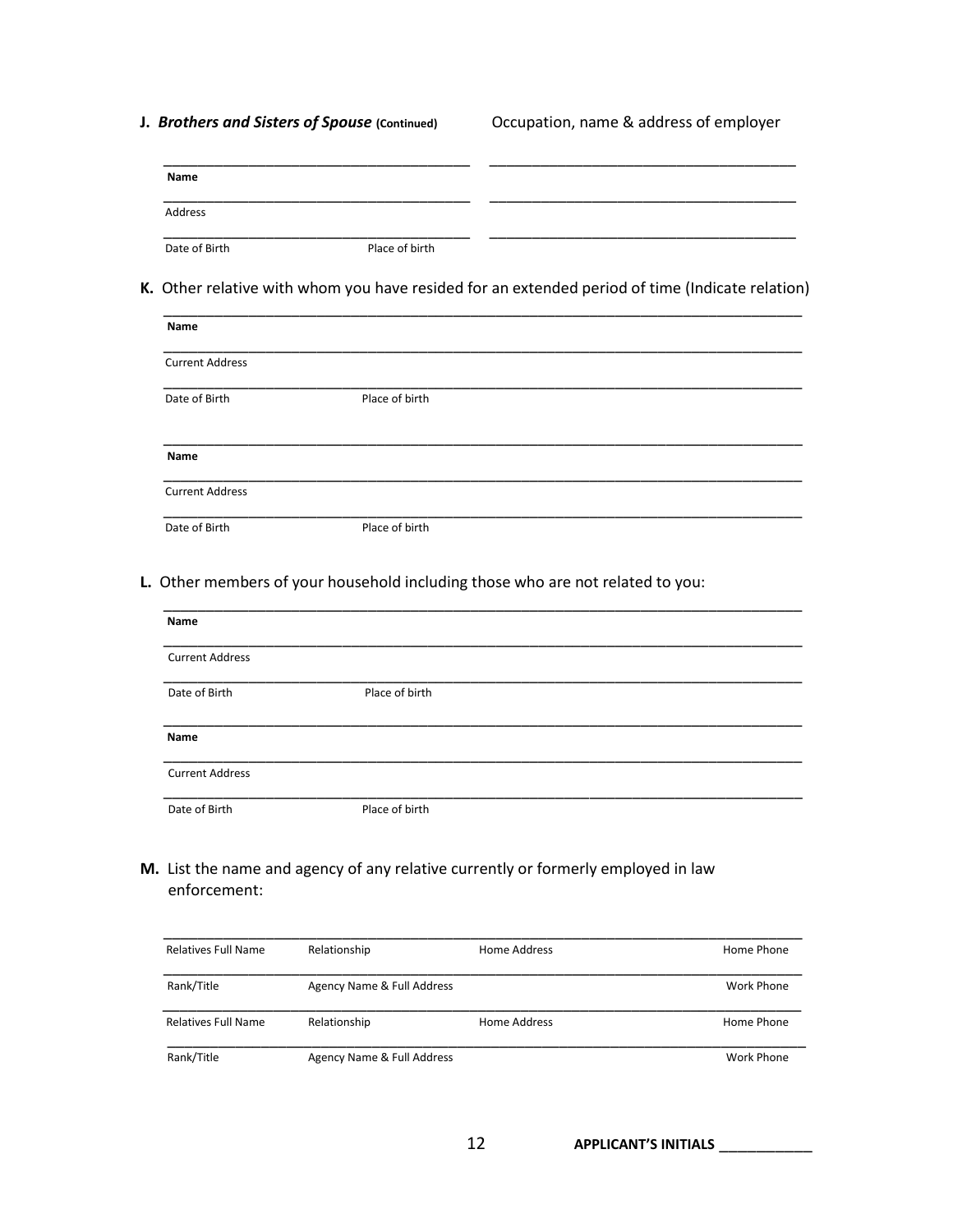### **IV. RESIDENCES**

In chronological order (starting with your most recent past residence) list each and every previous residence since birth (include college residences, summer homes, military residence, etc.).

**Dates: Address:** 

\_\_\_\_\_\_\_\_\_\_\_\_\_\_\_\_\_\_\_\_\_\_\_\_\_\_\_\_\_\_\_\_\_\_\_\_\_\_\_\_\_\_\_\_\_\_\_\_\_\_\_\_\_\_\_\_\_\_\_\_\_\_\_\_\_\_\_\_\_\_\_\_\_\_\_\_\_\_

\_\_\_\_\_\_\_\_\_\_\_\_\_\_\_\_\_\_\_\_\_\_\_\_\_\_\_\_\_\_\_\_\_\_\_\_\_\_\_\_\_\_\_\_\_\_\_\_\_\_\_\_\_\_\_\_\_\_\_\_\_\_\_\_\_\_\_\_\_\_\_\_\_\_\_\_\_\_

\_\_\_\_\_\_\_\_\_\_\_\_\_\_\_\_\_\_\_\_\_\_\_\_\_\_\_\_\_\_\_\_\_\_\_\_\_\_\_\_\_\_\_\_\_\_\_\_\_\_\_\_\_\_\_\_\_\_\_\_\_\_\_\_\_\_\_\_\_\_\_\_\_\_\_\_\_\_

\_\_\_\_\_\_\_\_\_\_\_\_\_\_\_\_\_\_\_\_\_\_\_\_\_\_\_\_\_\_\_\_\_\_\_\_\_\_\_\_\_\_\_\_\_\_\_\_\_\_\_\_\_\_\_\_\_\_\_\_\_\_\_\_\_\_\_\_\_\_\_\_\_\_\_\_\_\_

\_\_\_\_\_\_\_\_\_\_\_\_\_\_\_\_\_\_\_\_\_\_\_\_\_\_\_\_\_\_\_\_\_\_\_\_\_\_\_\_\_\_\_\_\_\_\_\_\_\_\_\_\_\_\_\_\_\_\_\_\_\_\_\_\_\_\_\_\_\_\_\_\_\_\_\_\_\_

\_\_\_\_\_\_\_\_\_\_\_\_\_\_\_\_\_\_\_\_\_\_\_\_\_\_\_\_\_\_\_\_\_\_\_\_\_\_\_\_\_\_\_\_\_\_\_\_\_\_\_\_\_\_\_\_\_\_\_\_\_\_\_\_\_\_\_\_\_\_\_\_\_\_\_\_\_\_

From: Mo/Yr | To: Mo/Yr

# **V. Education**

**A.** Did you graduate from high school? [ ] Yes [ ] No If no, highest grade completed? \_\_\_\_ Date graduated or last attended: Month/Year \_\_\_\_\_\_\_\_\_\_\_\_\_\_\_\_

\_\_\_\_\_\_\_\_\_\_\_\_\_\_\_\_\_\_\_\_\_\_\_\_\_\_\_\_\_\_\_\_\_\_\_\_\_\_\_\_\_\_\_\_\_\_\_\_\_\_\_\_\_\_\_\_\_\_\_\_\_\_\_\_\_\_\_\_\_\_\_\_\_\_\_

**B.** Name and location of last high school attended (City and State):

| C. College:<br>(If you expect to graduate within the next nine months give month and year. |                          |                                                                                                                                         |                              |  |
|--------------------------------------------------------------------------------------------|--------------------------|-----------------------------------------------------------------------------------------------------------------------------------------|------------------------------|--|
| Date                                                                                       | Name and Address         | Graduated/                                                                                                                              | # of Credits                 |  |
| Attended                                                                                   | of College               | Degree and Major                                                                                                                        | Completed                    |  |
|                                                                                            |                          |                                                                                                                                         |                              |  |
| Date                                                                                       | Name and Address         | D. Graduate School: (If you expect to graduate within the next nine months give month and year. _________<br>Graduated/<br># of Credits |                              |  |
| Attended                                                                                   | of College               | Degree and Major                                                                                                                        | Completed                    |  |
| E. Police Academy:                                                                         |                          |                                                                                                                                         |                              |  |
| Dates Attended:                                                                            | Academy Name & Location: |                                                                                                                                         | P.T.C. Certification Awarded |  |

13 **APPLICANT'S INITIALS** \_\_\_\_\_\_\_\_\_\_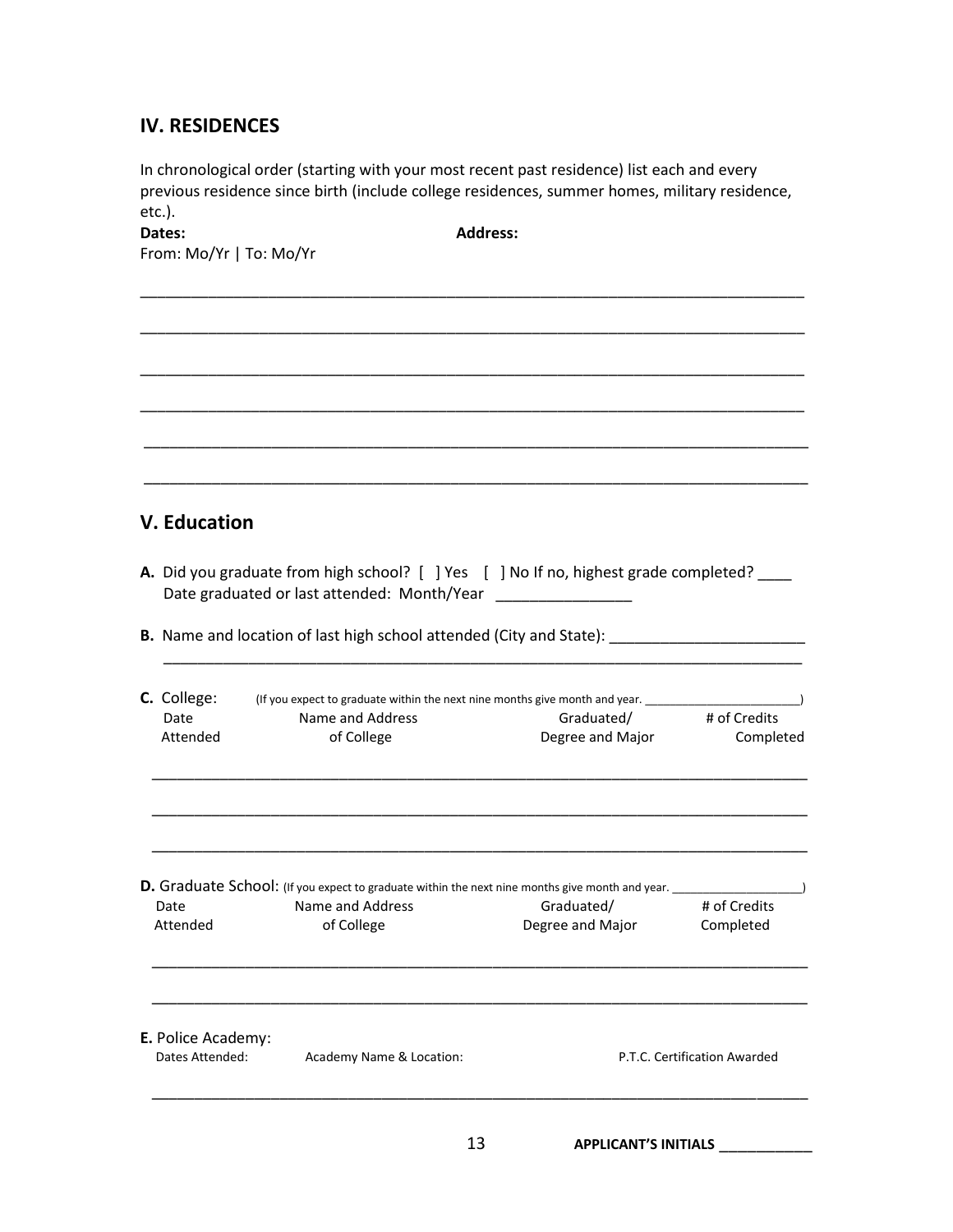**F.** Other schools or training (for example: trade, vocation, armed forces or business). Give name and location (city, state, zip code) of schools attended, subjects studied, number of class hours of instruction per week, certifications and any other pertinent data.

\_\_\_\_\_\_\_\_\_\_\_\_\_\_\_\_\_\_\_\_\_\_\_\_\_\_\_\_\_\_\_\_\_\_\_\_\_\_\_\_\_\_\_\_\_\_\_\_\_\_\_\_\_\_\_\_\_\_\_\_\_\_\_\_\_\_\_\_\_\_\_\_\_\_\_\_

\_\_\_\_\_\_\_\_\_\_\_\_\_\_\_\_\_\_\_\_\_\_\_\_\_\_\_\_\_\_\_\_\_\_\_\_\_\_\_\_\_\_\_\_\_\_\_\_\_\_\_\_\_\_\_\_\_\_\_\_\_\_\_\_\_\_\_\_\_\_\_\_\_\_\_\_

\_\_\_\_\_\_\_\_\_\_\_\_\_\_\_\_\_\_\_\_\_\_\_\_\_\_\_\_\_\_\_\_\_\_\_\_\_\_\_\_\_\_\_\_\_\_\_\_\_\_\_\_\_\_\_\_\_\_\_\_\_\_\_\_\_\_\_\_\_\_\_\_\_\_\_\_\_

**G.** Honors, awards and/or fellowships received: \_\_\_\_\_\_\_\_\_\_\_\_\_\_\_\_\_\_\_\_\_\_\_\_\_\_\_\_\_\_\_\_\_\_\_\_\_\_\_

# **VI. Employment Experience**

List all prior employment. Start with your present position and work backward. Please indicate by checking box in left margin if you do NOT wish an inquiry to be made of your present employer regarding your character, qualifications and record of employment. Please explain under "**reason for leaving**" if you don't want them contacted.

| A. [ ]   |                                                                                    |
|----------|------------------------------------------------------------------------------------|
|          | Salary Earnings: \$_________ per ______ Average Hours per Week Worked: ________    |
|          |                                                                                    |
| $B.$ [ ] |                                                                                    |
|          |                                                                                    |
| $C.$ [ ] |                                                                                    |
|          | Salary Earnings: \$____________ per _______ Average Hours per Week Worked: _______ |
|          |                                                                                    |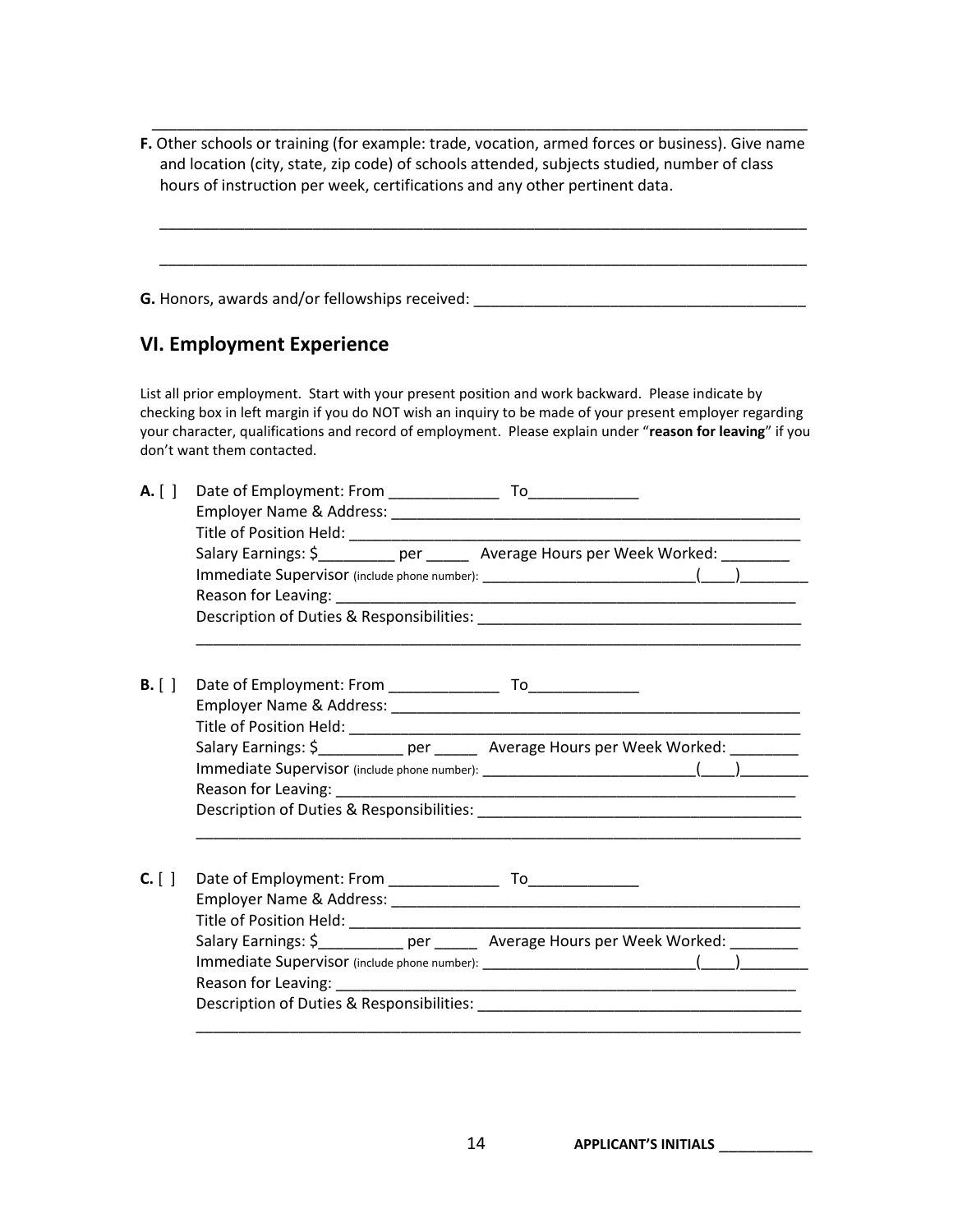| D. [ ] |                                                                         |                                                                                                                                                                                       |
|--------|-------------------------------------------------------------------------|---------------------------------------------------------------------------------------------------------------------------------------------------------------------------------------|
|        |                                                                         |                                                                                                                                                                                       |
|        | Title of Position Held: ________________                                |                                                                                                                                                                                       |
|        |                                                                         |                                                                                                                                                                                       |
|        |                                                                         |                                                                                                                                                                                       |
|        |                                                                         |                                                                                                                                                                                       |
|        |                                                                         |                                                                                                                                                                                       |
|        |                                                                         |                                                                                                                                                                                       |
|        |                                                                         | F. Have you ever resigned or agreed to resign from any employment to avoid disciplinary<br>action or while under investigation for any reason? [ ] Yes [ ] No If yes, please explain: |
|        |                                                                         |                                                                                                                                                                                       |
|        |                                                                         |                                                                                                                                                                                       |
|        |                                                                         | a. Kind of license or certificate (for example: lawyer, C.P.A., etc.) ______________________________                                                                                  |
|        |                                                                         | c. Year of license or certificate. ______________ Expiration: ______________ Number: ______________                                                                                   |
|        |                                                                         |                                                                                                                                                                                       |
|        |                                                                         |                                                                                                                                                                                       |
|        | B. Vehicle Registration(s): List all vehicles presently owned/leased:   |                                                                                                                                                                                       |
| Year:  | Make/Model/Color:                                                       | Registration#/ State: Insurance Policy No.                                                                                                                                            |
|        |                                                                         |                                                                                                                                                                                       |
|        | transportation?                                                         | C. If you do not own or lease a vehicle, what vehicle do you operate as your primary mode of                                                                                          |
| Year   | Make/Model/Color                                                        | Registration# / State<br>Insurance Policy#                                                                                                                                            |
|        |                                                                         | D. Have your driving privileges ever been suspended or revoked in this or any other state or                                                                                          |
|        | country? [ ] Yes [ ] No If yes, explain (include date of restoration):  |                                                                                                                                                                                       |
|        |                                                                         |                                                                                                                                                                                       |
|        |                                                                         | E. Did you ever possess a chauffeur's or commercial driver's license? [ ] Yes [ ] No                                                                                                  |
|        | If yes, explain<br><u> 2000 - Jan Barnett, fransk politik (d. 1882)</u> | F. Have you ever had your auto insurance discontinued for any reason? [ ] Yes [ ] No                                                                                                  |
|        |                                                                         | 15<br><b>APPLICANT'S INITIALS</b>                                                                                                                                                     |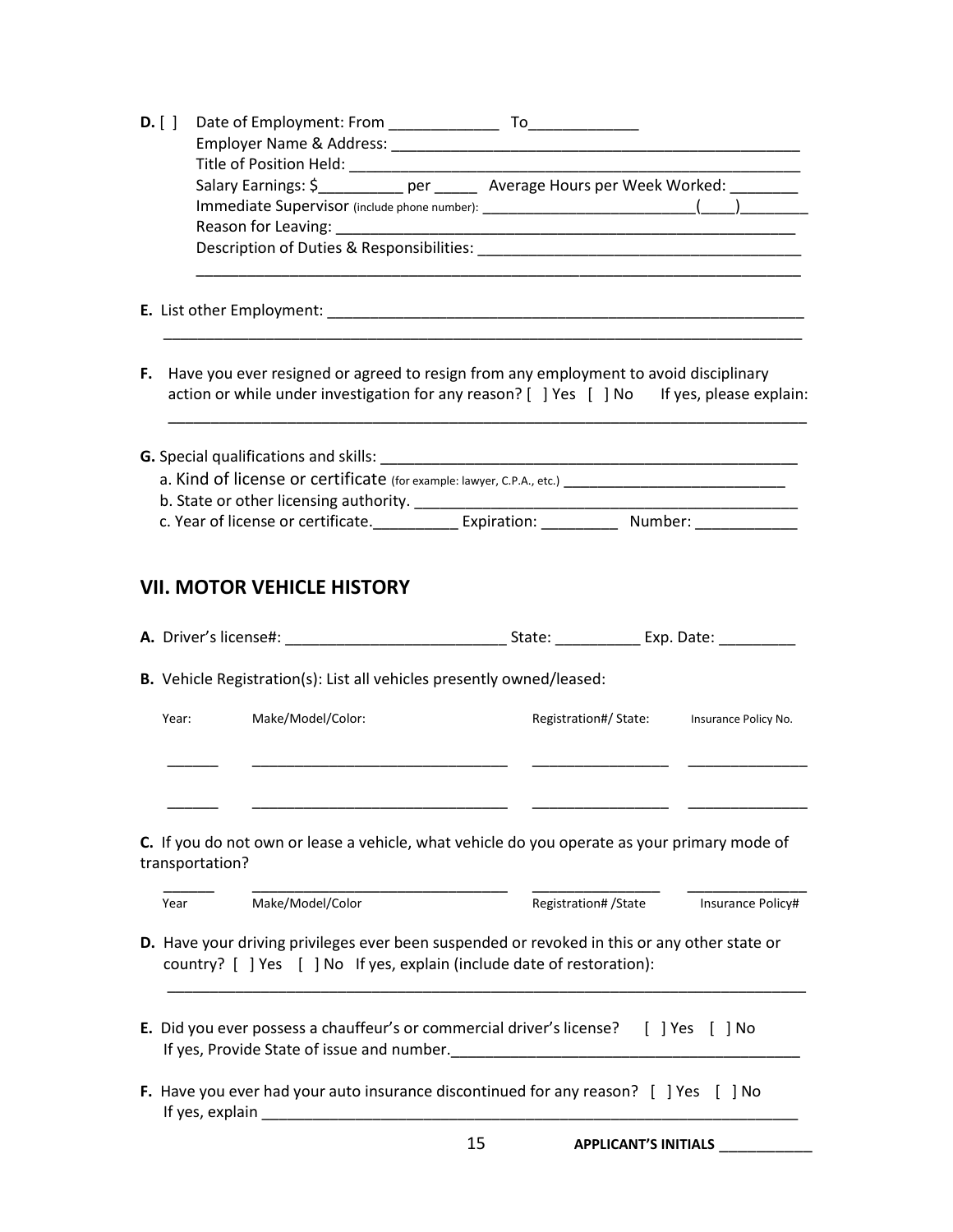**G.** Have you ever received a summons for a violation of the Motor Vehicle Laws in this or any other state? (Exclude overtime-parking violations) [ ] Yes [ ] No If yes, list:

| Date: | Violation:                        | Location: Municipality<br>State |
|-------|-----------------------------------|---------------------------------|
|       | Guilty - Amount Paid - Not Guilty | Police Agency Concerned:        |
| Date: | Violation:                        | Location: Municipality<br>State |
|       | Guilty - Amount Paid - Not Guilty | Police Agency Concerned:        |
| Date: | Violation:                        | Location: Municipality<br>State |
|       | Guilty - Amount Paid - Not Guilty | Police Agency Concerned.        |

**H.** Have you ever been involved in any motor vehicle accident as a registered owner, operator, passenger or pedestrian? [ ] Yes [ ] No If yes, give date, location, circumstance and attach a copy of all accident reports.

| Date | Location | Circumstances |
|------|----------|---------------|
| Date | Location | Circumstances |
| Date | Location | Circumstances |

#### **VIII. MILITARY RECORD**

- A. Have you ever served on active duty in the Armed Forces of the United States? [ ] Yes [ ] No If yes, Highest rank obtained: \_\_\_\_\_\_\_\_\_\_\_ Date Commissioned\_\_\_\_\_\_\_\_\_\_\_\_\_\_
- B. If ever classified 1-Y (registrant qualified for military service only in time of war or national emergency) or 4-F (registrant not qualified for any military service), furnish reasons:

\_\_\_\_\_\_\_\_\_\_\_\_\_\_\_\_\_\_\_\_\_\_\_\_\_\_\_\_\_\_\_\_\_\_\_\_\_\_\_\_\_\_\_\_\_\_\_\_\_\_\_\_\_\_\_\_\_\_\_\_\_\_\_\_\_\_\_\_\_\_\_\_\_\_\_

| D. Give period or periods of active service:                                                                 |  |
|--------------------------------------------------------------------------------------------------------------|--|
| E. List all medals and decorations awarded to you as a member of the Armed Forces:                           |  |
| F. How many discharges or separations from the service were given to you?                                    |  |
| G. What type of discharge(s) or separation(s), (honorable, dishonorable, honorable conditions)?<br>Be exact: |  |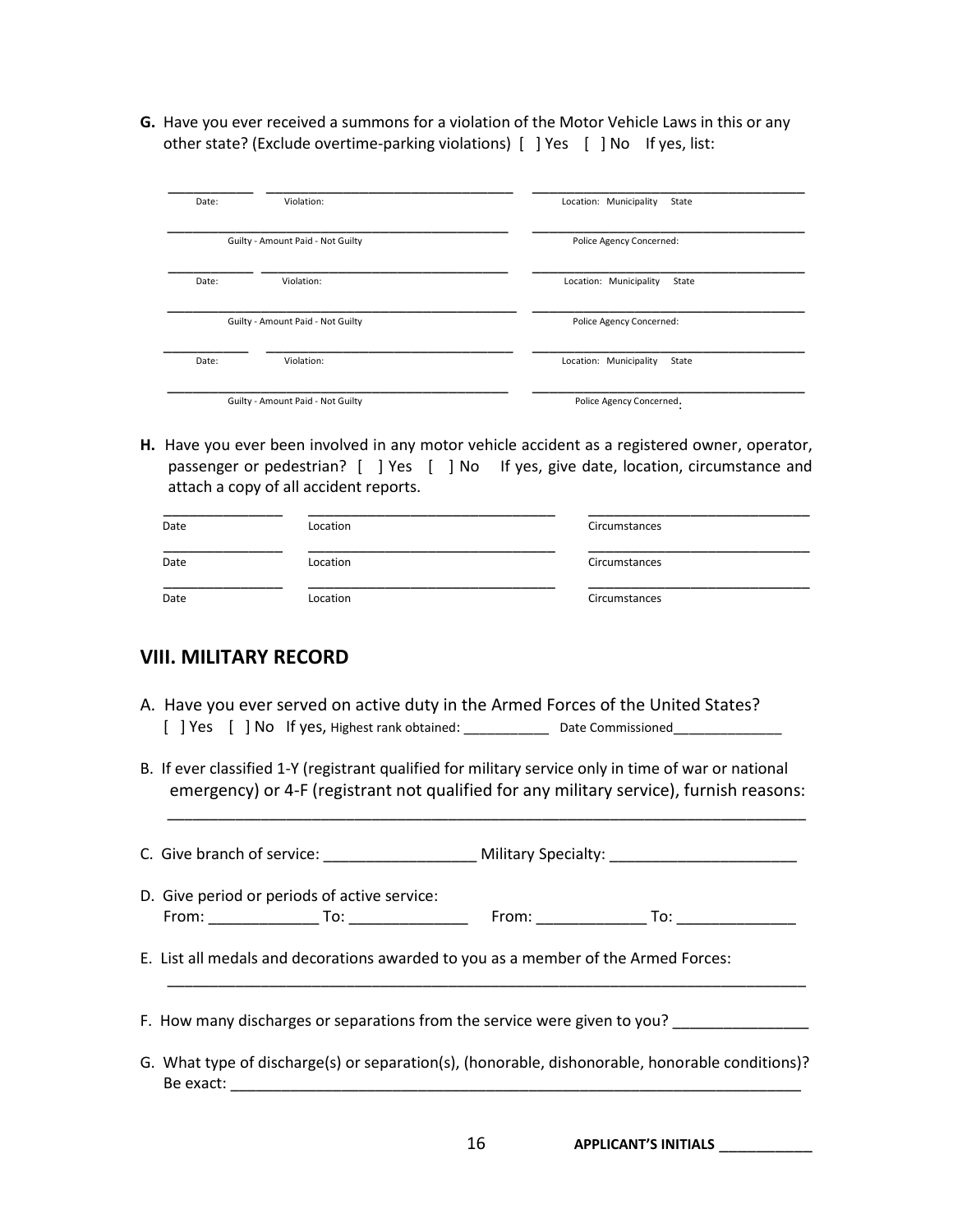- H. Has your discharge or separation notice ever been changed or corrected? [ ] Yes [ ] No
- I. Were you ever court-martialed, tried on charges, or were you the subject of a summary court, deck court, captain's mast, company punishment, or any other disciplinary action?  $[$  | Yes  $[$  | No If yes, explain:
- J. Are you a member of the Reserve or National Guard? [ ] Yes [ ] No If yes, are you: [ ] Active [ ] Inactive Branch: \_\_\_\_\_\_\_\_\_\_\_\_\_\_\_\_\_ Unit: \_\_\_\_\_\_\_\_\_\_\_\_\_\_\_\_\_\_\_\_\_\_\_\_\_\_
- K. If you attend drills, meetings or camps, give name of unit and location: Letting and Location and Location

\_\_\_\_\_\_\_\_\_\_\_\_\_\_\_\_\_\_\_\_\_\_\_\_\_\_\_\_\_\_\_\_\_\_\_\_\_\_\_\_\_\_\_\_\_\_\_\_\_\_\_\_\_\_\_\_\_\_\_\_\_\_\_\_\_\_\_\_\_\_\_\_\_\_\_

L. Are you obligated to attend summer camps? [ ] Yes [ ] No Duration: \_\_\_\_\_\_\_\_\_\_

# **IX. POLICE/COURT RECORDS**

**A.** Have you ever been arrested, or charged with any crime, juvenile offense, disorderly persons offense, or other violation (except motor vehicle summonses) or under investigation by any agency, or subpoenaed by any grand jury or investigative body? [ ] Yes [ ] No If yes, please state below:

| Date |                   | Place and Department                                            |      | Charge |                      | <b>Final Disposition</b> | <b>Details</b>                                                                                                                                                                                                                                                                                   |
|------|-------------------|-----------------------------------------------------------------|------|--------|----------------------|--------------------------|--------------------------------------------------------------------------------------------------------------------------------------------------------------------------------------------------------------------------------------------------------------------------------------------------|
|      |                   |                                                                 |      |        |                      |                          |                                                                                                                                                                                                                                                                                                  |
|      |                   |                                                                 |      |        |                      |                          |                                                                                                                                                                                                                                                                                                  |
|      |                   | jury or investigative body? [ ] Yes [ ] No If yes, please list: |      |        |                      |                          | <b>B.</b> To your knowledge has any member of your family, relative (including in-laws) or member of<br>your household listed in this application under Section 3 ever been arrested for anything<br>other than traffic violations, under investigation by any agency or subpoenaed by any grand |
|      | Name/SSN if known | Relation                                                        | Date |        | Place and Department | Charge                   | <b>Final Disposition</b>                                                                                                                                                                                                                                                                         |
|      |                   |                                                                 |      |        |                      |                          |                                                                                                                                                                                                                                                                                                  |
|      |                   |                                                                 |      |        |                      |                          |                                                                                                                                                                                                                                                                                                  |

[ ] Yes [ ] No If yes, give date, place court, names of parties involved, nature of action, and final disposition:

\_\_\_\_\_\_\_\_\_\_\_\_\_\_\_\_\_\_\_\_\_\_\_\_\_\_\_\_\_\_\_\_\_\_\_\_\_\_\_\_\_\_\_\_\_\_\_\_\_\_\_\_\_\_\_\_\_\_\_\_\_\_\_\_\_\_\_\_\_\_\_\_\_\_\_

\_\_\_\_\_\_\_\_\_\_\_\_\_\_\_\_\_\_\_\_\_\_\_\_\_\_\_\_\_\_\_\_\_\_\_\_\_\_\_\_\_\_\_\_\_\_\_\_\_\_\_\_\_\_\_\_\_\_\_\_\_\_\_\_\_\_\_\_\_\_\_\_\_\_\_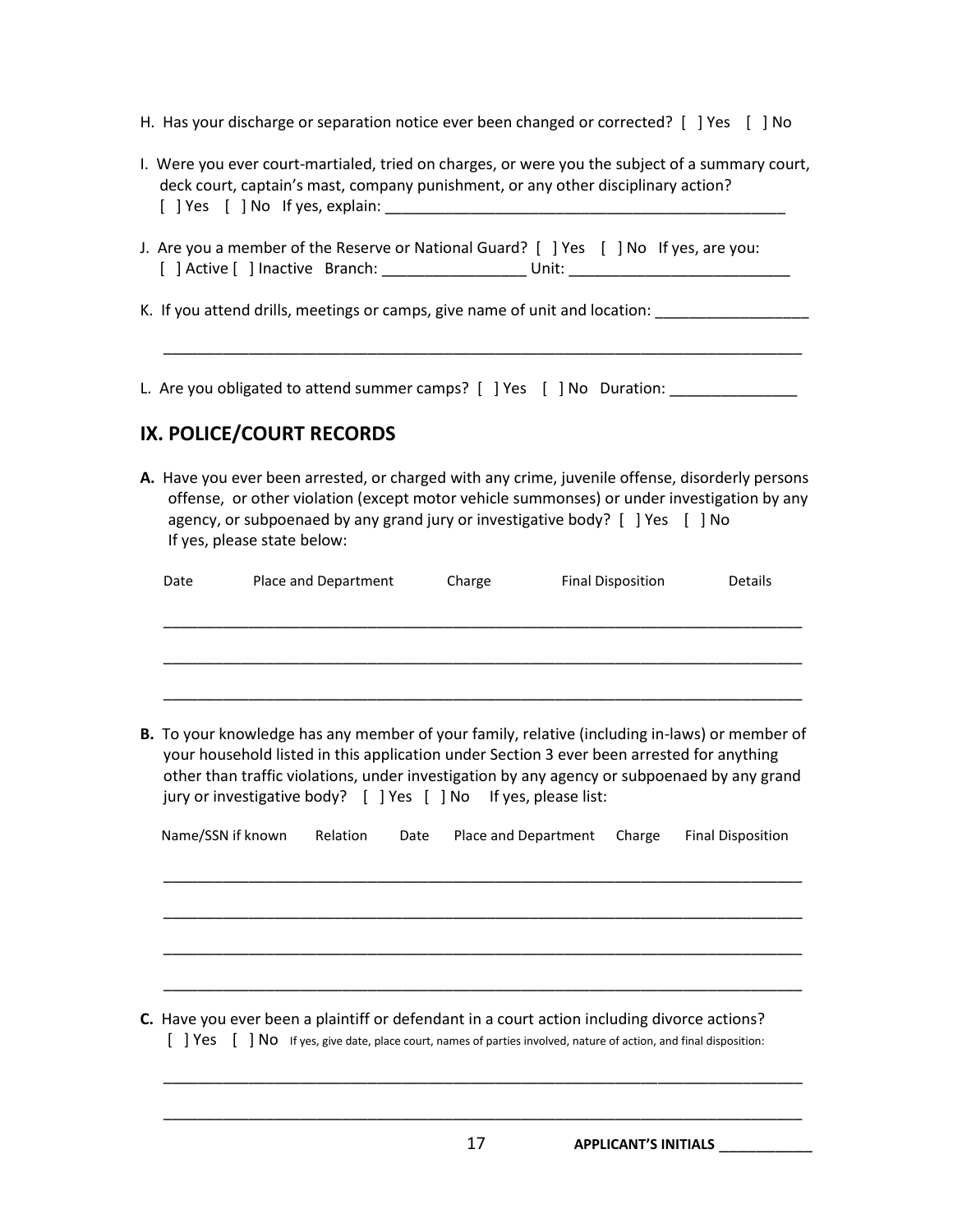**D.** Pursuant to the provisions of N.J.S.A. 2C: 52-27 (c), have you ever filed a petition for the purpose of expunging or sealing court records? [ ] Yes [ ] No

| If yes, state contents of expunged or sealed record(s): |  |
|---------------------------------------------------------|--|
|---------------------------------------------------------|--|

\_\_\_\_\_\_\_\_\_\_\_\_\_\_\_\_\_\_\_\_\_\_\_\_\_\_\_\_\_\_\_\_\_\_\_\_\_\_\_\_\_\_\_\_\_\_\_\_\_\_\_\_\_\_\_\_\_\_\_\_\_\_\_\_\_\_\_\_\_\_\_\_\_\_\_\_\_\_

#### **X. DISCIPLINARY ACTIONS**

A. Have you been disciplined by an employer, military establishment or educational institution? [ ] Yes [ ] No If yes, explain: \_\_\_\_\_\_\_\_\_\_\_\_\_\_\_\_\_\_\_\_\_\_\_\_\_\_\_\_\_\_\_\_\_\_\_\_\_\_\_\_\_\_\_\_\_\_

\_\_\_\_\_\_\_\_\_\_\_\_\_\_\_\_\_\_\_\_\_\_\_\_\_\_\_\_\_\_\_\_\_\_\_\_\_\_\_\_\_\_\_\_\_\_\_\_\_\_\_\_\_\_\_\_\_\_\_\_\_\_\_\_\_\_\_\_\_\_\_\_\_\_\_

#### **XI. REFERENCES**

List three persons who are **NOT RELATED TO YOU** and who have definite knowledge of your qualifications and fitness, for the position you are applying for. **DO NOT** repeat names of supervisors listed under Section 6, Employment Experience.

| $\mathbf{1}$ |                  |                  |             |  |
|--------------|------------------|------------------|-------------|--|
|              | <b>Full Name</b> | Home Address     |             |  |
|              | Occupation       | Telephone Number | Years Known |  |
| 2.           |                  |                  |             |  |
|              | Full Name        | Home Address     |             |  |
|              | Occupation       | Telephone Number | Years Known |  |
| 3.           |                  |                  |             |  |
|              | Full Name        | Home Address     |             |  |
|              | Occupation       | Telephone Number | Years Known |  |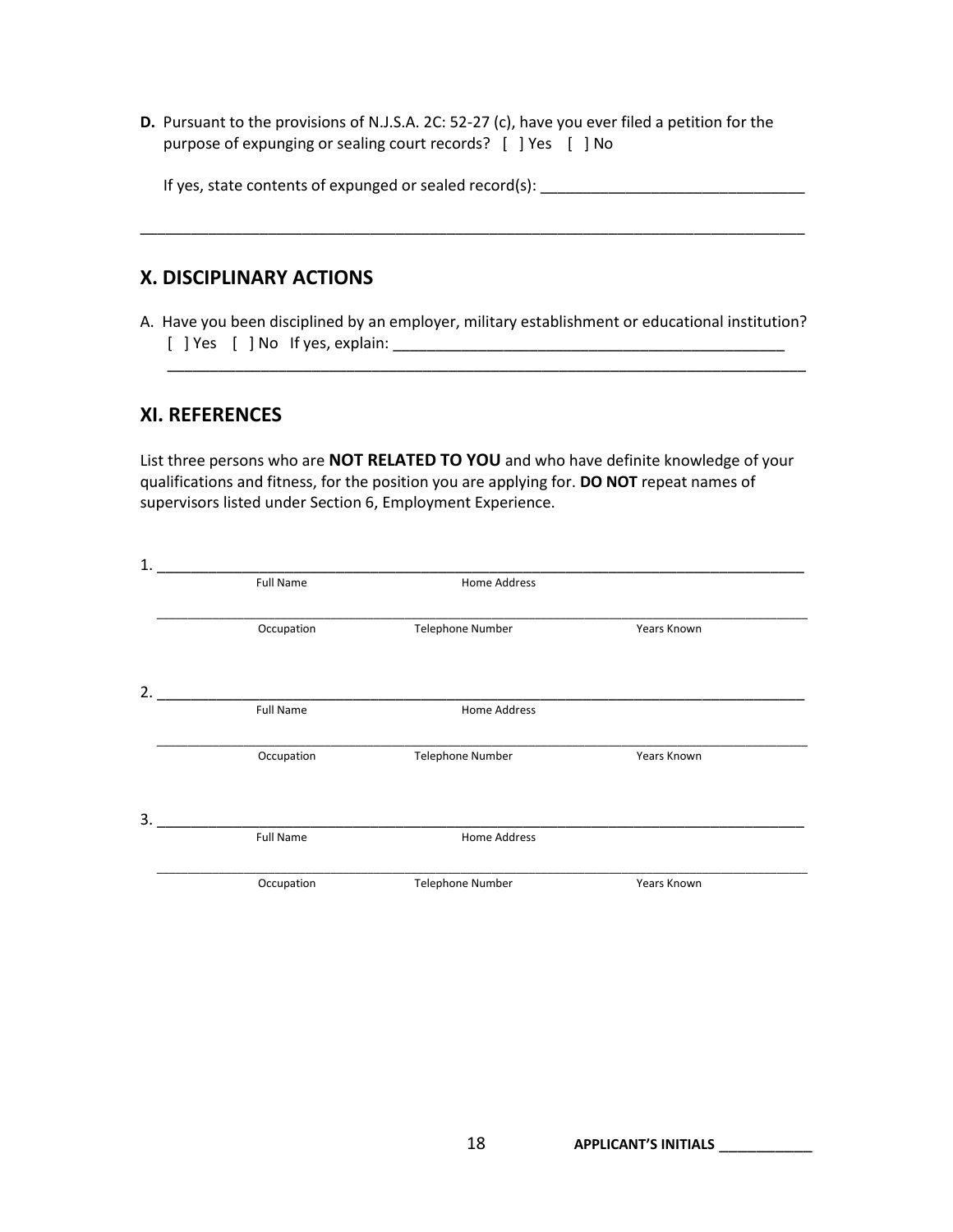#### **XII. APPLICANT'S STATEMENT**

I, THE SERTIFY THAT ANSWERS GIVEN HEREIN ARE TRUE AND COMPLETE TO THE BEST OF MY KNOWLEDGE. I AM AWARE THAT IF ANY OF THE FOREGOING STATEMENTS MADE BY ME ARE WILLFULLY FALSE, I AM SUBJECT TO PUNISHMENT. I ALSO RECOGNIZE THAT ANY INTENTIONAL FALSE STATEMENTS OR OMISSIONS WILL BE AUTOMATIC GROUNDS FOR DISMISSAL. FURTHER, I AUTHORIZE THE SURF CITY POLICE DEPARTMENT TO VERIFY ANY INFORMATION CONTAINED HEREIN, AND TO REVIEW MY CRIMINAL HISTORY, MILITARY AND DISCIPLINARY RECORDS FROM ANY SOURCE. I AUTHORIZE INVESTIGATION OF ALL STATEMENTS CONTAINED IN THIS APPLICATION FOR EMPLOYMENT AS NECESSARY IN ARRIVING AT AN EMPLOYMENT DECISION. THIS APPLICATION FOR EMPLOYMENT SHALL BE CONSIDERED ACTIVE FOR A PERIOD OF TIME NOT TO EXCEED ONE YEAR. ANY APPLICANT WISHING TO BE CONSIDERED FOR EMPLOYMENT BEYOND HIS TIME PERIOD SHOULD INQUIRE AS TO WHETHER OR NOT APPLICATIONS ARE BEING ACCEPTED AT THAT TIME. THE APPLICANT UNDERSTANDS THAT NEITHER THIS DOCUMENT NOR ANY OTHER OFFER OF EMPLOYMENT FROM THIS DEPARTMENT CONSTITUTES AN EMPLOYMENT CONTRACT UNLESS A SPECIFIC DOCUMENT TO THAT AFFECT IS EXECUTED IN WRITING. IN THE EVENT OF EMPLOYMENT, I UNDERSTAND THAT ANY FALSE OR MISLEADING INFORMATION GIVEN IN MY APPLICATION OR INTERVIEW(S) MAY RESULT IN DISCHARGE. I UNDERSTAND, ALSO, THAT I AM REQUIRED TO ABIDE BY ALL RULES AND REGULATIONS OF THE SURF CITY POLICE DEPARTMENT.

**DATE**: \_\_\_\_\_\_\_\_\_\_\_\_\_

**SIGNATURE OF APPLICANT**: \_\_\_\_\_\_\_\_\_\_\_\_\_\_\_\_\_\_\_\_\_\_\_\_\_\_\_\_\_\_\_\_\_\_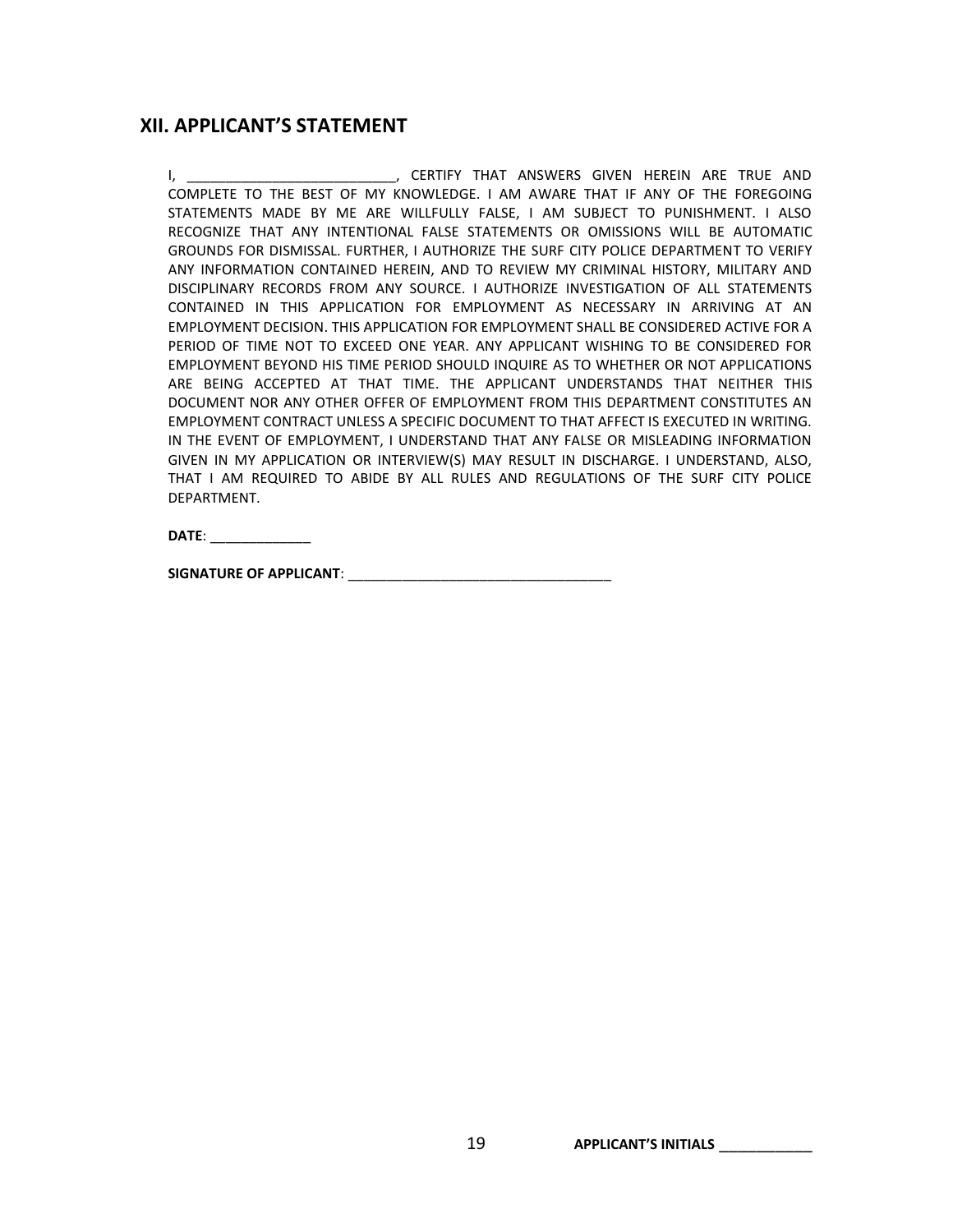# XIII. CONTINUATION PAGE